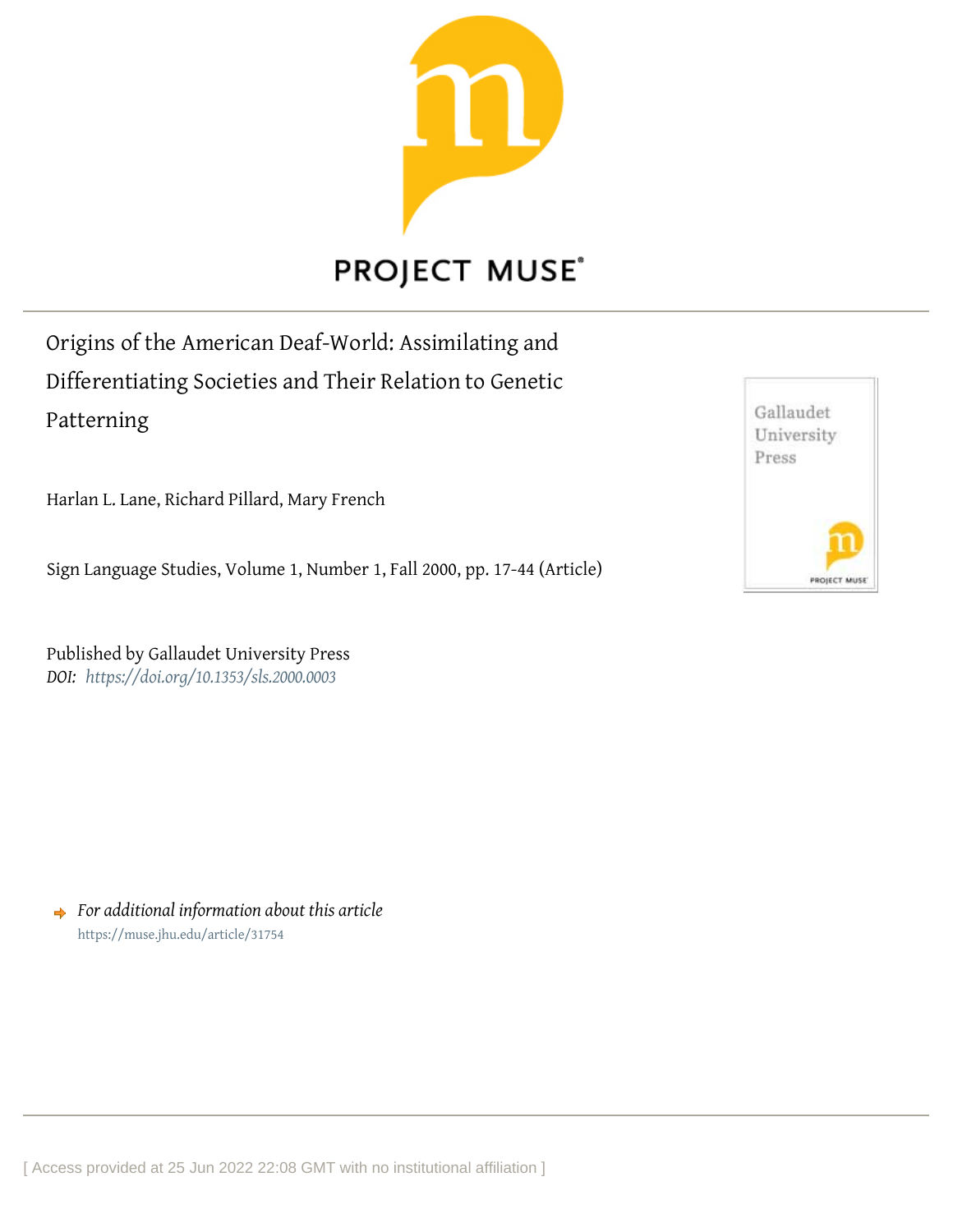### HARLAN LANE RICHARD C. PILLARD MARY FRENCH

# Origins of the American Deaf-World

*Assimilating and Differentiating Societies and Their Relation to Genetic Patterning*

THE DEAF-WORLD in the United States has major roots in a triangle of New England Deaf communities that flourished early in the nineteenth century: Henniker, New Hampshire; Martha's Vineyard, Massachusetts; and Sandy River Valley, Maine. The social fabric of these communities differed, a reflection of language and marriage practices that were underpinned, we hypothesize, by differences in genetic patterning. In order to evaluate that hypothesis, this article uses local records and newspapers, genealogies, the silent press, Edward Fay's census of Deaf marriages (1898), and Alexander Graham Bell's notebooks (1888) to illuminate the Henniker Deaf community for the first time and to build on prior work concerning the Vineyard community.

In this article, the authors use capital *D* in *Deaf* throughout as they are writing about people who are culturally Deaf.

Harlan Lane, Ph.D., is Matthews Distinguished University Professor at Northeastern University in Boston. Richard C. Pillard, M.D., is Professor of Psychiatry at the Boston University School of Medicine. Mary French is a technical writer at Kenan Systems/Lucent Technologies.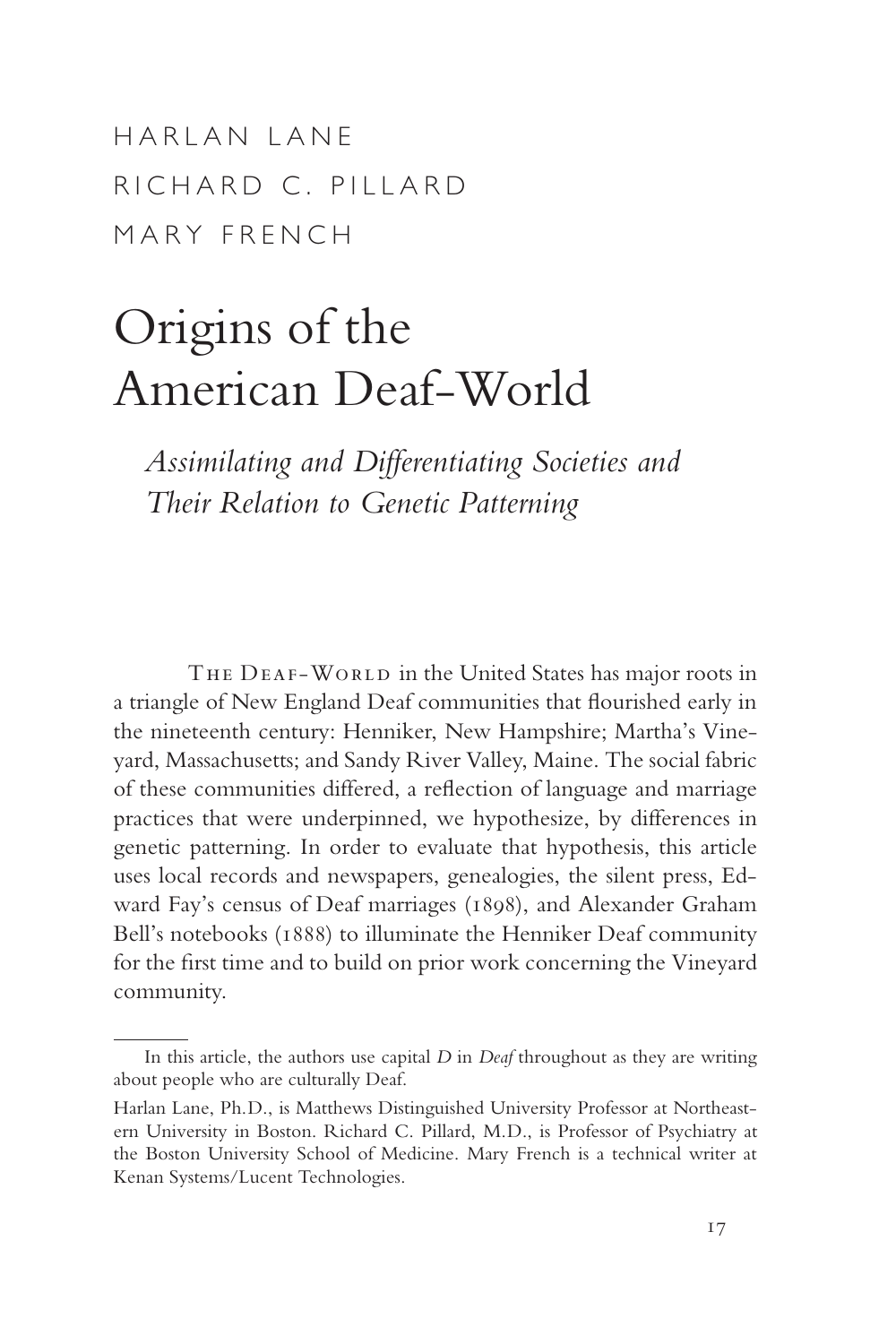#### Henniker, New Hampshire

The first great American Deaf leader was Thomas Brown (1804-), who was born in Henniker, New Hampshire, thirteen years before the American Asylum for the Deaf and Dumb opened in Hartford, Connecticut, and who died in Henniker six years after the Congress of Milan. We begin with his story.

Thomas Brown's grandfather, also named Thomas, lived in Stow, Massachusetts, with his wife, eight daughters, and a son, Nahum the first, as far as anyone knew, Deaf-Mute in the family (see Figure ).1 The senior Thomas Brown was the grandson of Jabez Brown, who emigrated from England and settled in Concord, Massachusetts. Jabez's son, Joseph, moved to Stow, where his son, Thomas, was born and raised, took up the trade of blacksmith, and in 1763 married Persis Gibson.

In 1785, fearing debtor's prison, Thomas Brown set out by himself for Henniker, a virtual wilderness some hundred miles away where his wife's family, former residents of Stow, had moved. Thomas had contracted a hard currency debt that he was unable to pay due to the rapidly depreciating value of colonial currency. His troubles stemmed from an abundance of ''fiat money,'' money printed by the colonies during the American Revolution that was not backed by coin. Because too much of this money was printed, Thomas's money lost its value. According to his son, Nahum, he once took a bushel of fiat money and dumped it into a grain bin in the attic (Thwing 1868). Increasingly lenders wanted repayment in British gold, pounds, or other hard currency. Thomas, not being able to repay his debt, fled to Henniker.

On arriving, Thomas made a clearing and built a log cabin that stood for nearly a century and came to be known as the Brown House. Then, according to one account, he sent word to Nahum, his 13-year-old Deaf son, to hitch two yoke of oxen to a sled, load the furniture and food, bundle his mother and sisters atop the load, and, armed with a goad, prod the oxen 100 miles through the snow to Henniker (it is not clear how he would have told Nahum to do this) (Thwing 1868). According to another account, Nahum preceded his father to Henniker and was living with his uncle; it was his

 $I.$  The primary sources for the pedigrees of which figures  $I - 3$  are excerpts were Banks (1966); Gordon (1892); Cogswell (1880); Mayhew (1991); E. A. Fay's census of Deaf marriages (Fay 1898); the data forms for Fay's census in the Gallaudet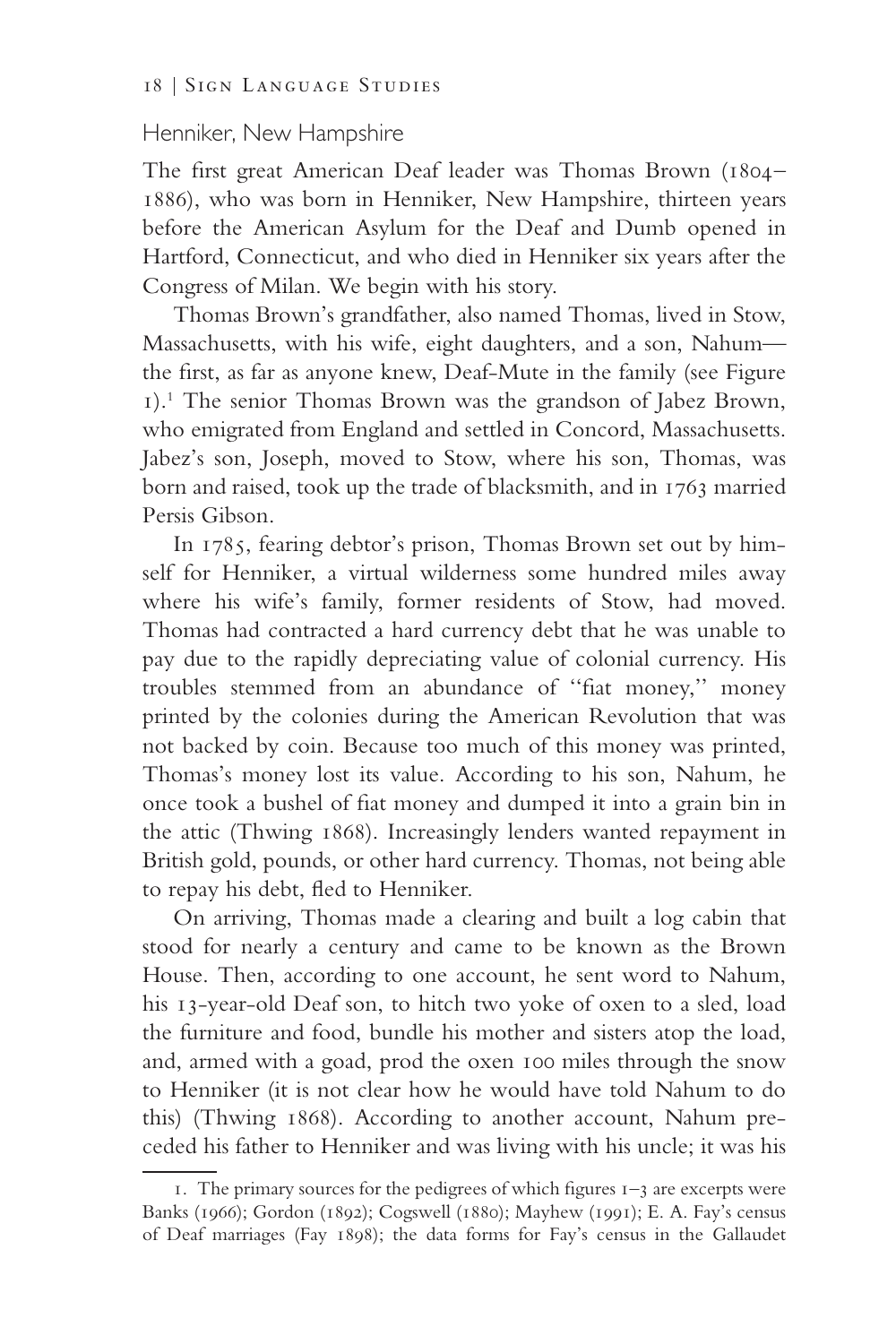father, Thomas, who brought the family (Braddock 1975; Cogswell 1880).

The contemporaries of Thomas Brown Sr. described him as smart, energetic, and fond of books; in later years he held minor elected posts. His eight daughters—tall, blue-eyed, and good looking—were said to be brilliant, witty, and well educated; most became teachers. Neighbors and relatives had a harder time judging Nahum's intellect since he was Deaf; he was called plucky, skillful as an axeman and hunter, a model farmer, and a first-rate teamster of oxen and horses. Of course, no one thought of his becoming a teacher or even of his going to school.

Curiously, the first deed of land to the Browns that is recorded was 100 acres to Nahum, who was only 17 at the time. Perhaps his father could not afford to buy land some four years after moving to Henniker, and it was Nahum's mother's family that bought the land and gave it as a gift to Nahum, endeavoring to provide for their Deaf grandchild. The elder Thomas Brown died when he was 82-old enough to outlive two of his three wives; to attend the marriage of his son Nahum to Abiah Eastman, a hearing woman of the town; to witness the birth of their daughter, Persis, in 1800, and their son, Thomas, in 1804, both Deaf; and to hear of the opening of the first school for Deaf students—in Hartford in 1817. His grandson Thomas would enroll there five years later.

As a young man in Henniker, Nahum did not wear shoes; in order to chop wood, he stood on warm planks in the doorway of his family cabin. The many chores he performed as the sole male child with eight sisters prepared him for a life of responsibility and hard labor. According to his son Thomas, he worked hard from dawn to dusk and was known as a good parent and neighbor (T. Brown 1860). He never learned to read or write, however, and communicated in pantomime or ''natural sign.'' His wife served as his interpreter and aided him in such activities as buying and selling cattle.

Like his father, Nahum had a long life, dying at age 88. He raised his two Deaf children, Persis and Thomas, saw them marry and raise his five grandchildren, three of them Deaf. The following generation brought nine great-grandchildren, five of them Deaf. In an era when

University Archives; and the records of the New England Historic Genealogical Society. The pedigrees are incomplete and may contain inaccuracies, as these sources occasionally contain conflicting information.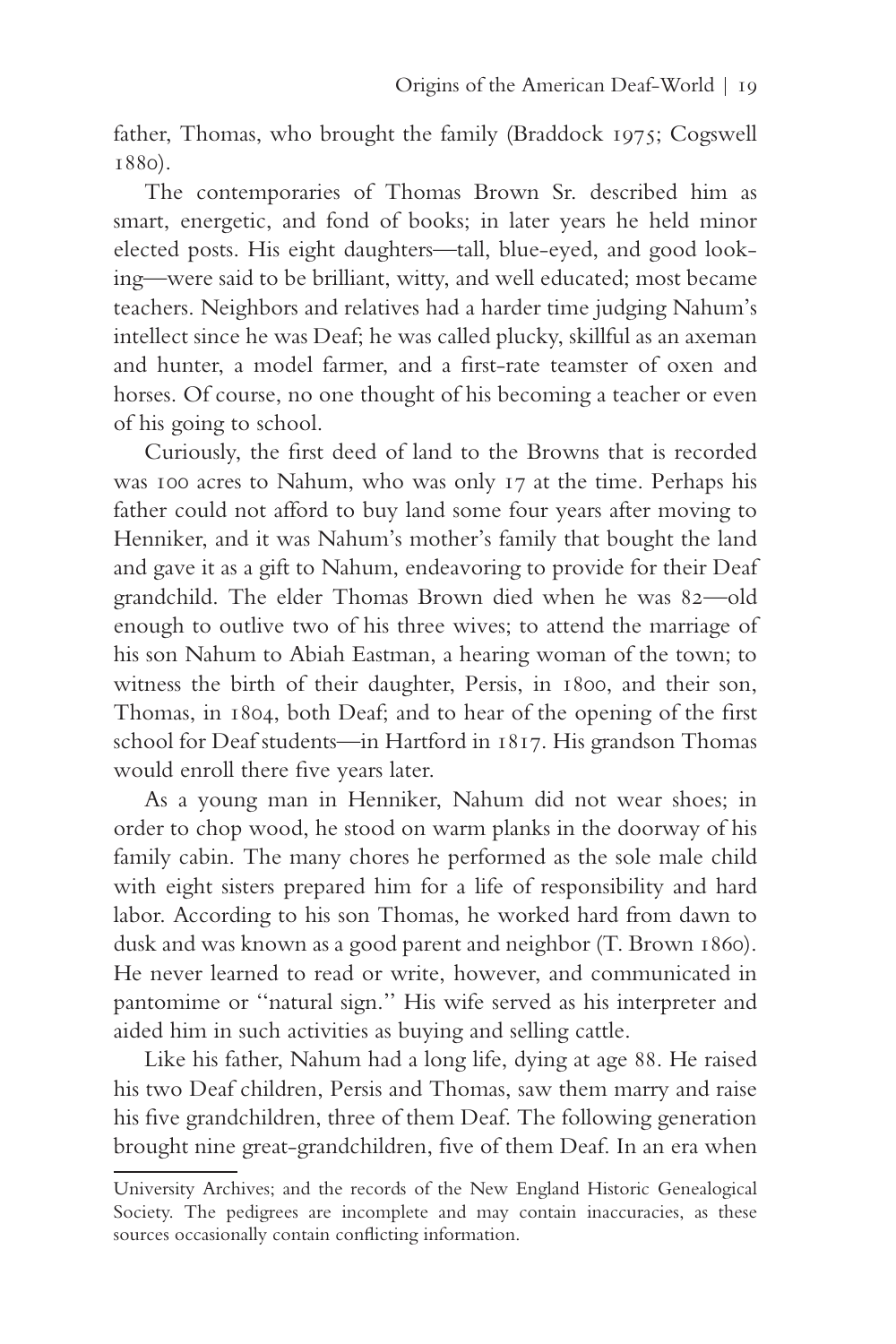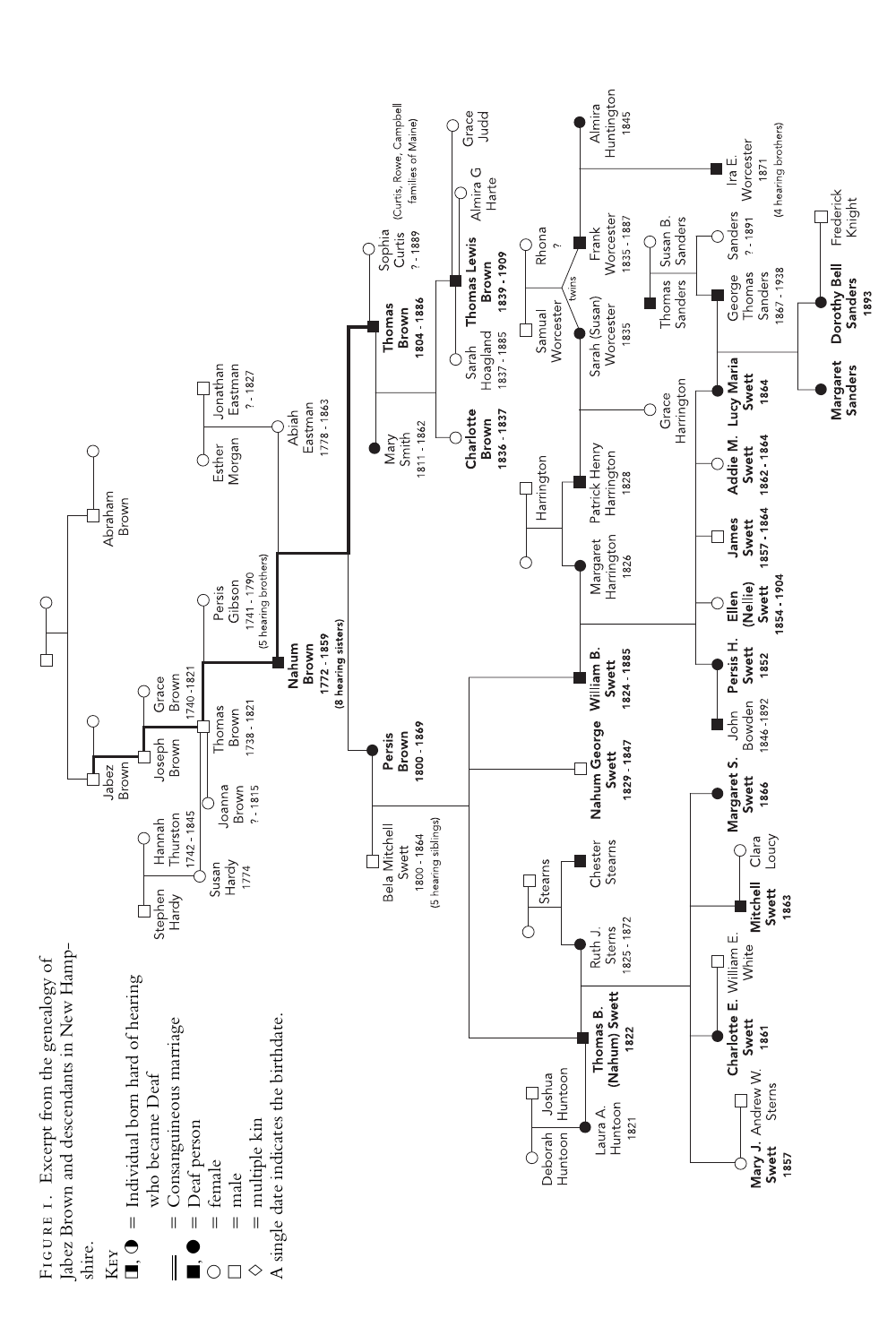being born Deaf was most often attributed to maternal fright (Groce ), Nahum and his family must surely have been puzzled.

Nahum saw his son Thomas become educated, among the first Deaf-Mutes in the nation to do so, and emerge as a preeminent Deaf leader, beginning at midcentury. Five years before Nahum's death, a group of Thomas's friends gathered in the Brown household to draft a constitution for the first enduring Deaf organization in the United States, the New England Gallaudet Association of Deaf Mutes. Nahum's sight had begun to fail. He suffered severe headaches and became blind first in one eye and then the other. ''During his helpless and blind situation,'' son Thomas related, ''he would sign for [us] to come and see what he wanted. With his arms moving slowly, he understood the movement of our hands" (T. Brown 1860, 12; Swett ). Just before his death, he signaled for his wife to come near; with her hands upon him, he passed peacefully away.

When Thomas Brown was  $18$ —a slender, powerful man with a large head, gray eyes, and a facial tic from a childhood encounter with an ox—he enrolled at the American Asylum. The town of Henniker annually voted funds to assist Thomas in paying his educational expenses until the state legislature undertook to pay for Deaf-Mute pupils from New Hampshire (T. L. Brown 1888). Thomas and his sister Persis, four years older, were both considered bright—Thomas was ''shrewd, wild but not vicious''—and both could no doubt have attended the school, but Persis was bound by a marriage contract to a hearing carpenter from Henniker, Bela Mitchell Swett, and was not free to go (Childs  $1861$ ).

Thomas studied under the founders of American Deaf education, the Deaf Frenchman, Laurent Clerc, and hearing American, Thomas Gallaudet, and under an intellectual leader of the profession, Harvey Peet, who would later direct the New York School for the Deaf (Lane  $1984$ ). Thomas, we are told, was an excellent student; at the completion of his five-year course, he agreed to stay on for two years as monitor and carpentry instructor. However, at the end of that period, 25 years old, he declined to become a teacher at the Ohio School for the Deaf and returned instead to Henniker to help his parents work their 123 acres. (After the death of his father and a protracted family wrangle over the settlement of Thomas Sr.'s estate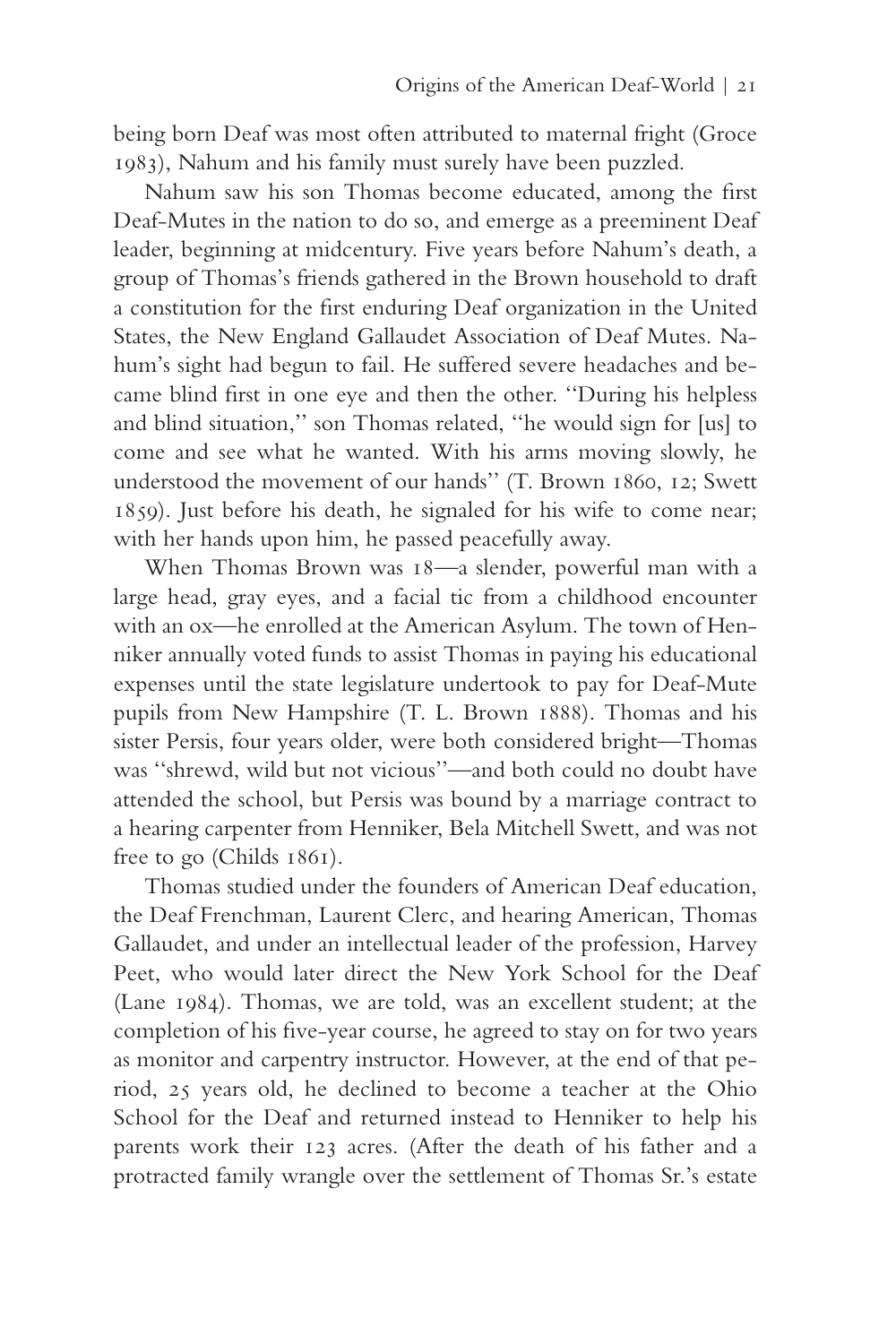upon his third wife, Nahum had sold his house and land in what later became the center of town and had moved to a farm in West Henniker in 1825 while his son Thomas was away at school in Hartford.)

In view of Thomas's tireless efforts in later years to organize Deaf people, to honor their leaders past and present, and to promote their interests, one wonders to what extent and in what ways his years at the American Asylum developed his early consciousness of Deaf people as a distinct social group. The Central Society of the Deaf in Paris, with its annual banquets honoring Deaf language, history, and leaders, began shortly after Thomas left school, so he could not have learned about it while he was a pupil of Clerc's, although no doubt he learned of it subsequently, for it was clear to American educators of Deaf students that their methods derived from the French, and transatlantic visits were made in both directions.

Perhaps the sense of Deaf people as a distinct group was in the very air at the American Asylum in the 1820s. After all, a single language was emerging that connected Deaf people despite wide differences among them in region, family circumstances, isolation, and former methods of communication; with it, a sense of we-who-usethis-language might naturally have emerged. Indeed, the first initiative for creating a Deaf state was organized by a group of seniors at the American Asylum just two years after Thomas left (Chamberlain ). It was, however, short lived.

#### Chilmark, Massachusetts

One of the scattered enclaves of Deaf people that were gathered and to some extent amalgamated by the schooling of their number at the American Asylum was the Deaf community of Martha's Vineyard; it was indeed the largest single source of pupils at the asylum for several years. While at school, Thomas met Mary Smith, whose family came from the Vineyard, where Deaf people—especially in some remote communities ''up island,'' such as Tisbury and Chilmark—were quite common. Three years after his return to his father's farm in Henniker, Thomas made the journey to the coast, where he took a boat for the Vineyard, six miles off the Massachusetts shore, and then traveled a day on horseback to arrive at the village of Chilmark,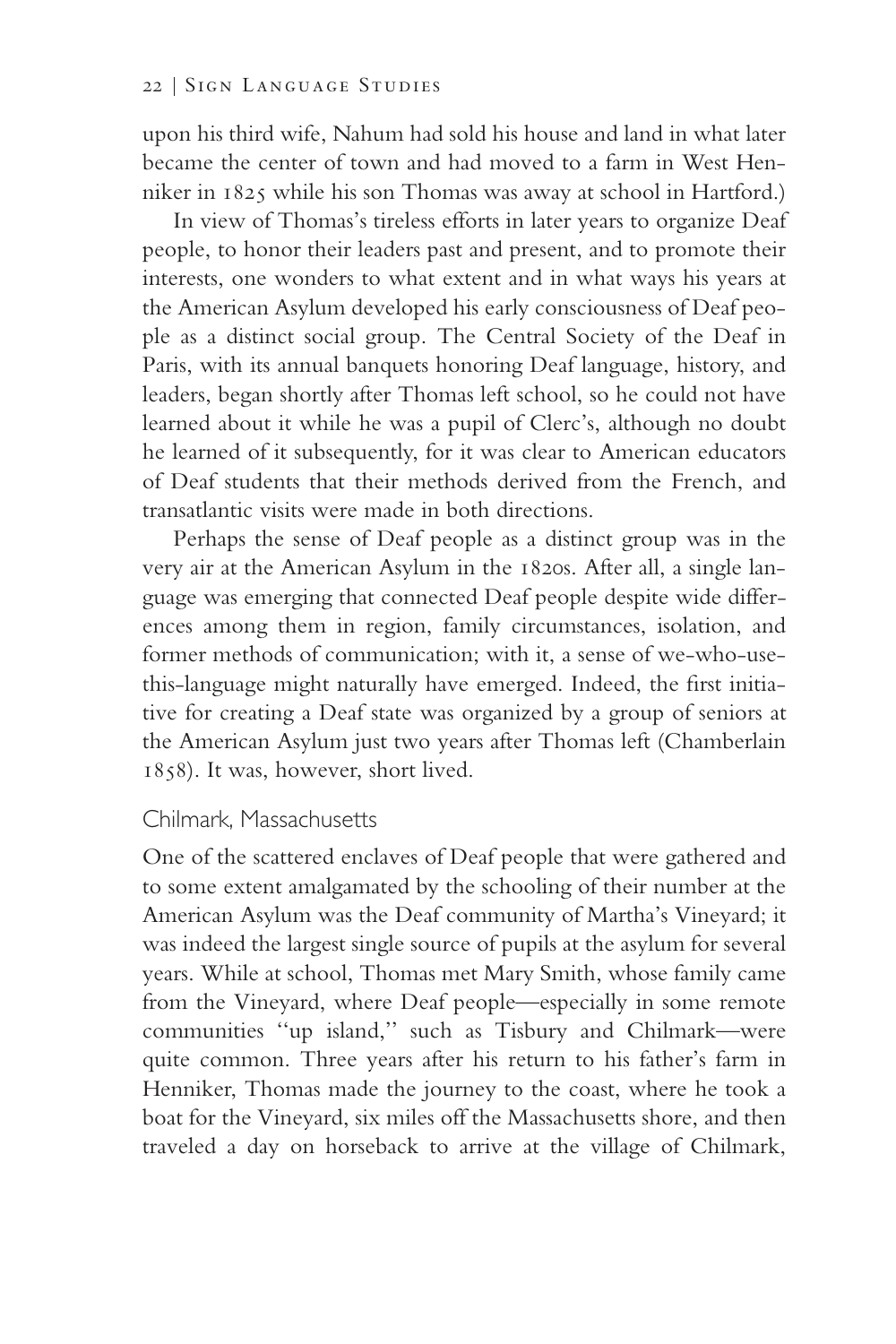where he and Mary were married (April  $I$ ,  $I832$ ) in the presence of her many Deaf and hearing relatives and friends.

Mary Smith's mother, Sally Cottle, was hearing; she was the daughter of Silas Cottle (hearing) and Jerusha Tilton (Deaf; see Figure for Mary's maternal ancestry). Jerusha's mother and father (Mary's great-grandparents) were cousins and descendants of Governor Thomas Mayhew, who bought Martha's Vineyard in 1640 from the two patentees under royal charter then disputing ownership of the island. Jerusha's father, a Tilton, also traced his island ancestry back to one Samuel Tilton, who had come to the Vineyard in 1673. Because the Tiltons early intermarried with the Skiffes, Mary was also descended from James Skiffe, who in 1699 purchased land on the Vineyard, settled in Tisbury, and sold the remaining tracts there to friends. Jerusha's maternal great-grandmother was James Skiffe's daughter.

Mary's father, Mayhew Smith, was hearing, but her paternal grandfather, Elijah Smith, was Deaf and married a hearing woman; he was descended from the island's first Smith, John Smith, who arrived in 1653 (see Figure 3 for Mary's paternal family tree). Mary had eight hearing siblings and one older Deaf sister, Sally, who also attended the American Asylum. Sally married a hearing cousin, Hariph Mayhew, who had seven Deaf and three hearing siblings. Mary's brother, Capt. Austin Smith, married Levinia Poole (she was hearing and also descended from Samuel Tilton); they had four children, two hearing and two Deaf. One of their Deaf children, Freeman, married a Deaf cousin, Deidama West. (There is no record of the other three children marrying.) Deidama had three Deaf siblings and four hearing. Deidama's parents (mother, Deaf; father, hearing) were distant cousins, both descended from Gov. Thomas Mayhew, and her father was descended from the first recorded Deaf person on the island, Jonathan Lambert, a carpenter who arrived from Barnstable in 1694.

In her work on the Vineyard Deaf population, Groce identified 72 Deaf individuals, of whom 63 could trace their ancestry to James Skiffe,  $32$  to Samuel Tilton, and  $9$  to Jonathan Lambert (Groce 1985). Most of the Deaf people on the island had all three of these colonists in their pedigrees. Remarkably, Groce found that all three families were linked before they arrived on the Vineyard. In 1634 a minister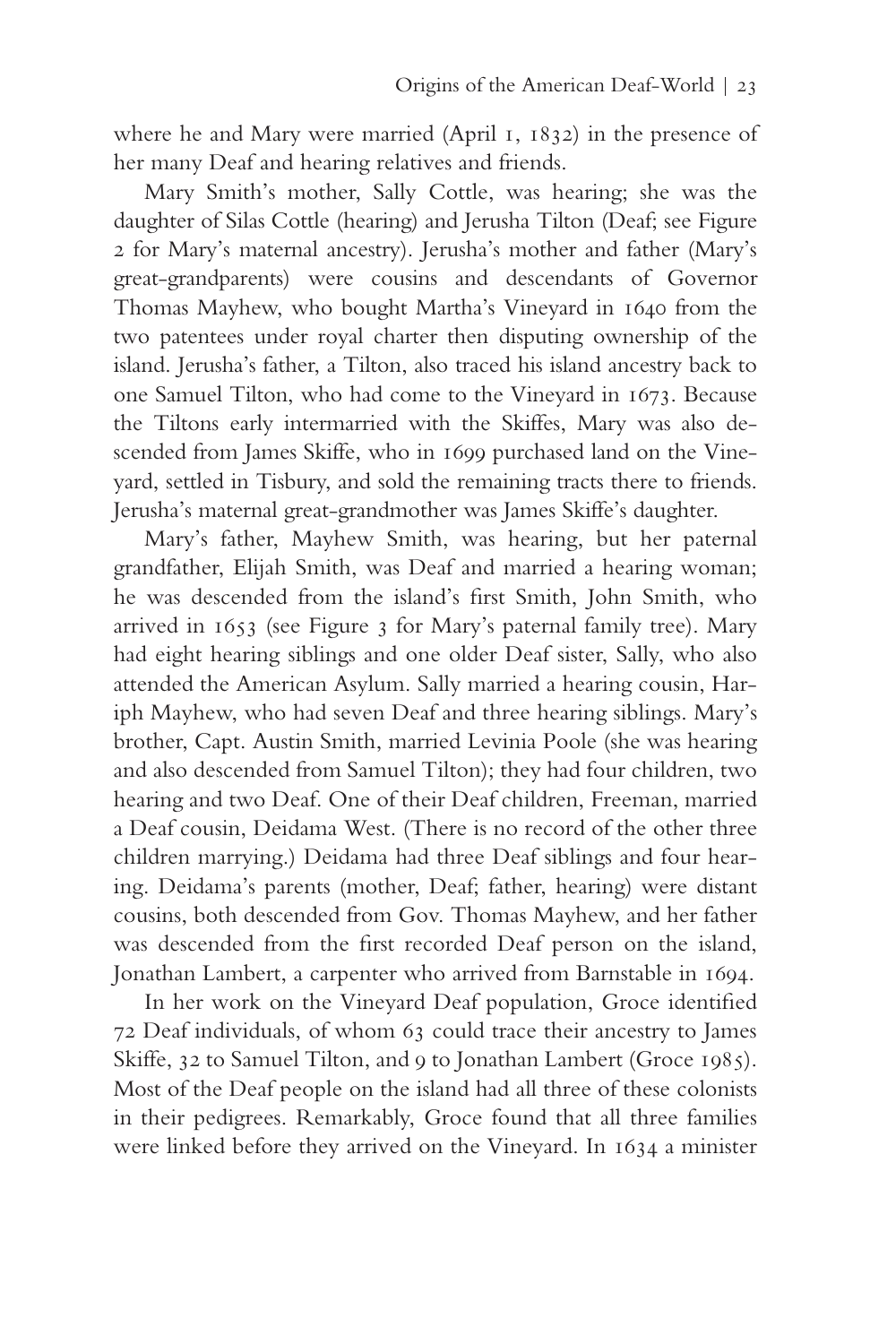

FIGURE 2. Excerpt from the Mayhew-Tilton-Skiffe-Lambert pedigrees as they relate to Mary Brown's maternal ascendants on Martha's Vineyard. Mary Smith, the wife of Thomas Brown, is marked by an arrow.

**KEY** 

- $\Box$ ,  $\Theta$  = Individual born hard of hearing who became Deaf
- Consanguineous marriage
- $\Box$ ,  $\bullet$  = Deaf person<br>  $\bigcirc$  = female
- $\bigcirc$  = female<br> $\bigcap$  = male
- $=$  male
- $\Diamond$  $=$  multiple kin

A single date indicates the birthdate.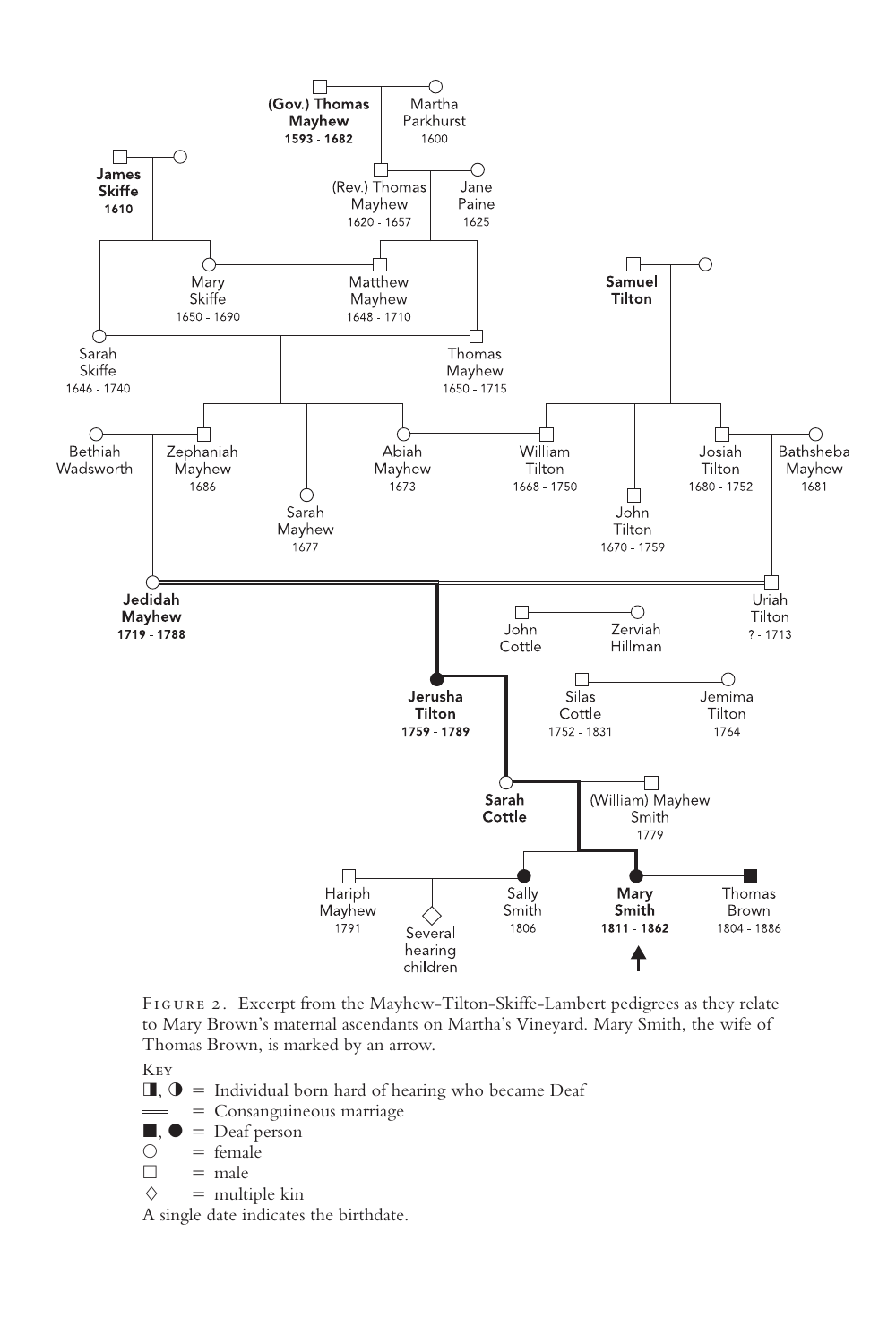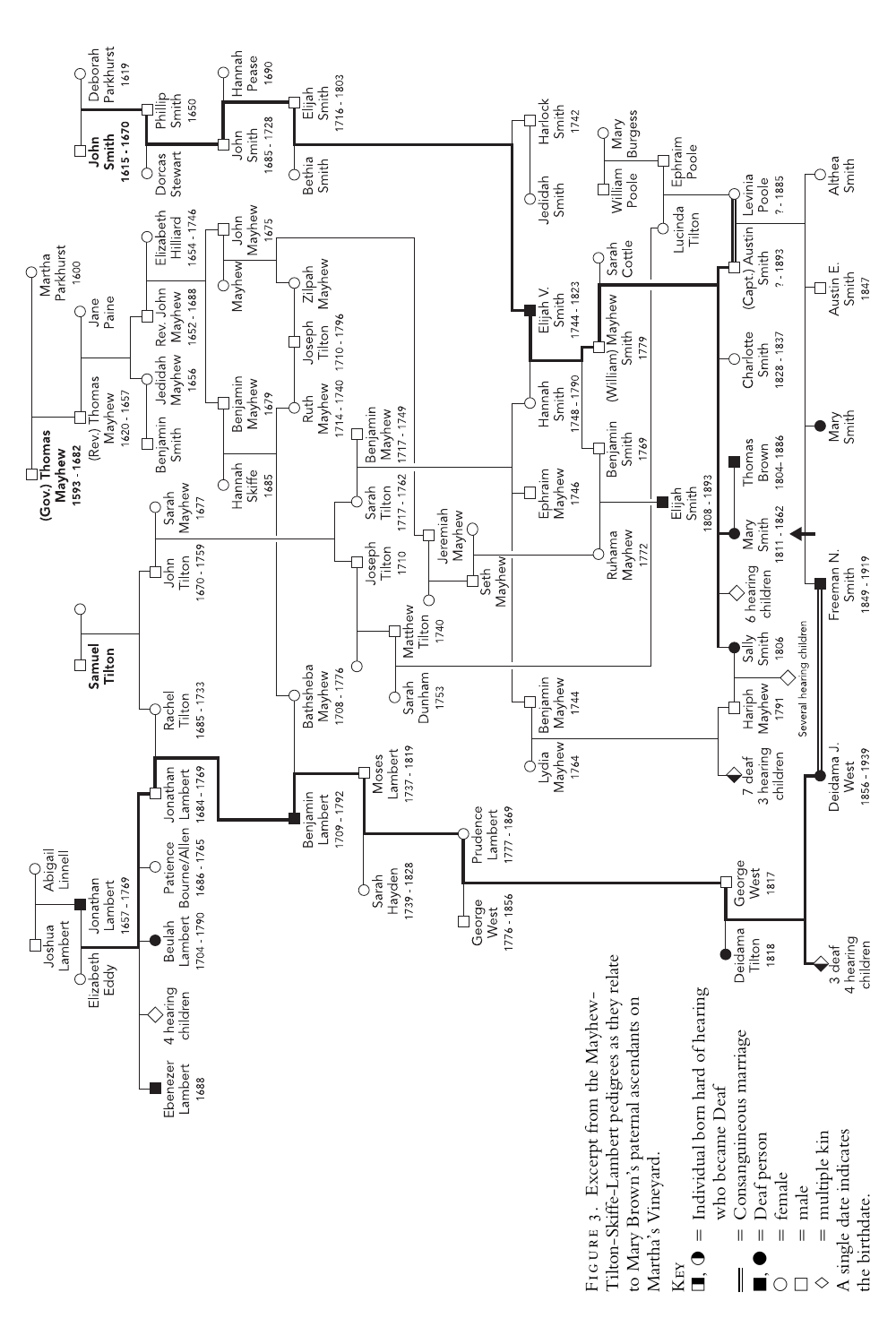named Lothrop and some 200 members of his congregation and their servants, all from parishes in an area in the English county of Kent known as the Weald, arrived in Boston harbor. They made their way to Scituate, where half the population was from the Weald, and then to Barnstable on Cape Cod. In 1670 several of these families moved to the Vineyard when James Skiffe, who was from Kent, sold land in Tisbury. In the ensuing decades, more of these families—Tiltons, Lamberts, and others—moved across Vineyard Sound, settling in the Chilmark area (Banks 1966). Because of the very early appearance of Deaf people on the island and because not all the known Deaf Vineyarders can be traced to a common Vineyard ancestor, Groce concludes that the island's Deaf heritage, and thus Mary Smith's, originated in the Weald and arrived on the island with the colonizing families.

The colonizers were drawn to the Vineyard by availability of farmland, the long growing season, the surrounding sea that abounded in lobster and fish, and the numerous ponds, where game birds were to be found, along with fish and shellfish of vast variety. The sandy soil was adapted to sheep raising. The Indians were friendly and taught the islanders how to catch whales—nearly every family on the Vineyard had a member aboard a whaler by the time of Thomas's wedding there (Freeman  $1807$ ; Poole  $1976$ ; Mayhew  $1956$ ). In  $1700, 400$ people lived on the Vineyard; the population stopped growing about 1800 at some 3,000. Not surprisingly for this relatively isolated community whose ancestors were from the same parishes, most people married someone to whom they were already related and who was from their own village on the island (Groce 1980). A symptom of this practice was the proliferation of the same family names: An census counted 132 Mayhews and 87 Tiltons in Tisbury and Chilmark (Groce  $1985$ ). In  $1807, 32$  names composed three-fourths of the island population! (Groce  $1981$ ).

Mary Smith's marriage to a man from off-island was thus an anomaly, one brought about by the opening of the American Asylum and the desire of families on the Vineyard to see their Deaf children educated. The number of Deaf people gradually rose, peaking at 45 around the time of Thomas's marriage. Groce  $(1985)$  estimates that,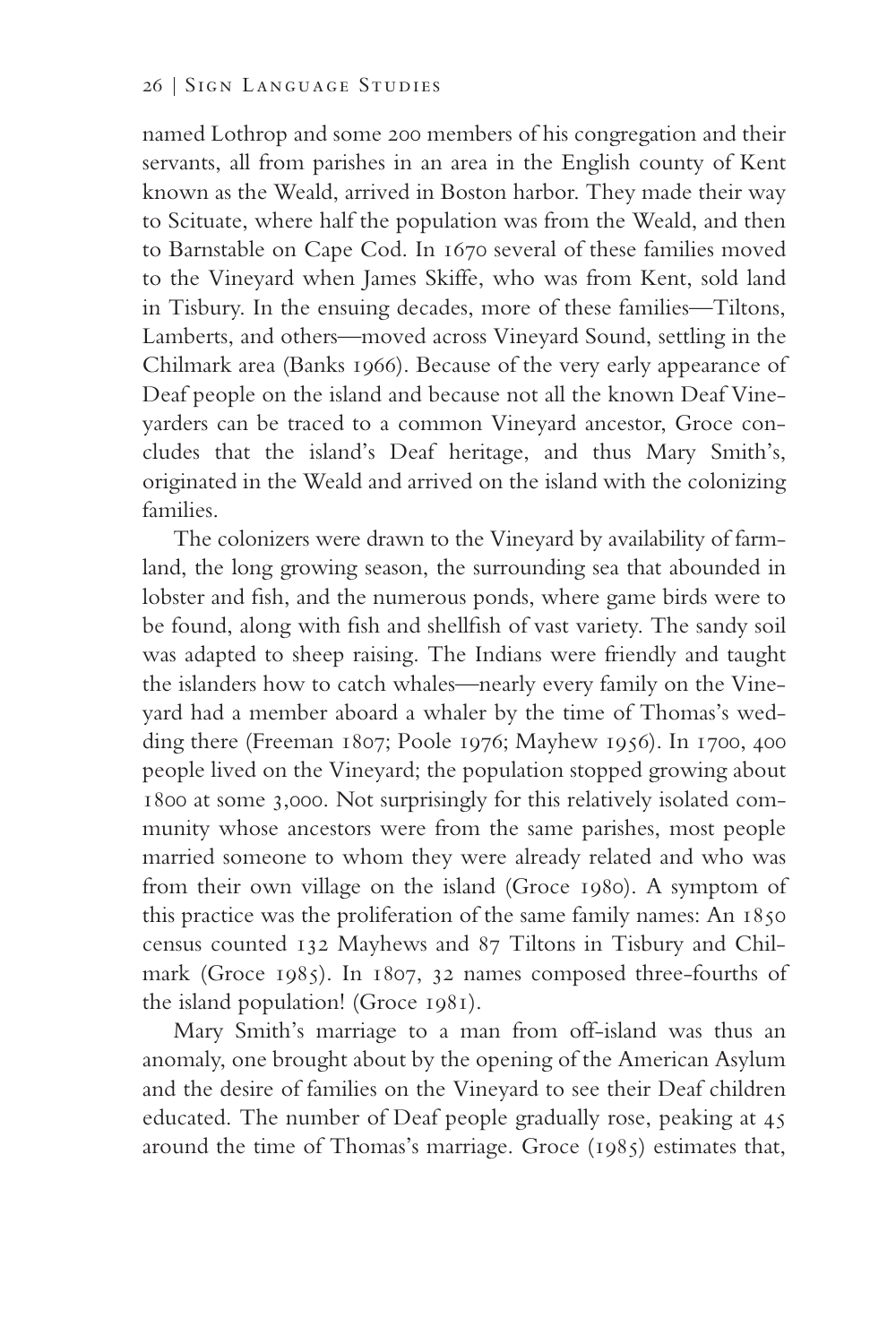later in the nineteenth century, I in every 155 people on the Vineyard was born Deaf (0.7 percent), almost 20 times the estimate for the nation at large ( $\overline{1}$  in 2,730, or 0.04 percent). An  $\overline{1830}$  census found 12 Deaf people in Chilmark; no doubt Mary Smith was one of them. The town's population was  $694$ ; hence  $1.7$  percent of the town was Deaf, whereas only 0.01 percent of the population in the neighboring islands was Deaf—a ratio of more than 100 to 1 (Burnet 1835; *Deaf and Dumb* 1895).

The marriage of Thomas Brown and Mary Smith was anomalous in a second sense: Unlike the practice on the mainland, most Deaf people on the island married hearing people. On the mainland only about 20 percent of Deaf people's marriages were to hearing people; on the Vineyard it was closer to 65 percent—and it was even higher before the opening of the American Asylum (Groce  $198\hat{ }$ ). The high rate of mixed marriages on the Vineyard was probably a reflection of, and contributor to, a broader feature of life on the island—the blending of Deaf and hearing lives.

Like Mary Smith (and her Deaf grandmother, Jerusha), most children born Deaf on the Vineyard had two hearing parents, as well as many hearing siblings, the more so as birth rates were high on the island (Groce 1980). Another reflection of, and contributor to, this blending was the widespread use of a sign language among both Deaf and hearing people (no doubt with varying degrees of fluency [Bahan 1998]). The language may have originally been British Sign Language brought over by the colonizers: When Martha's Vineyard signs elicited from elderly hearing residents in 1977 were presented to a British Deaf signer, he identified 40 percent of the signs as British Sign Language cognates. (An ASL informant found 22 percent overlap [Bahan and Poole-Nash 1995].) There have been twelve generations since Jonathan Lambert settled on the Vineyard, so Martha's Vineyard sign language has had lots of time to diverge from its origins, the more so because most Deaf children, like Mary Smith, were sent to the American Asylum, where they encountered other sign language practices, and most, unlike Mary, returned to the island.

Bahan and Poole-Nash maintain that Deaf people on the Vineyard were thoroughly assimilated and, as with Deaf people in the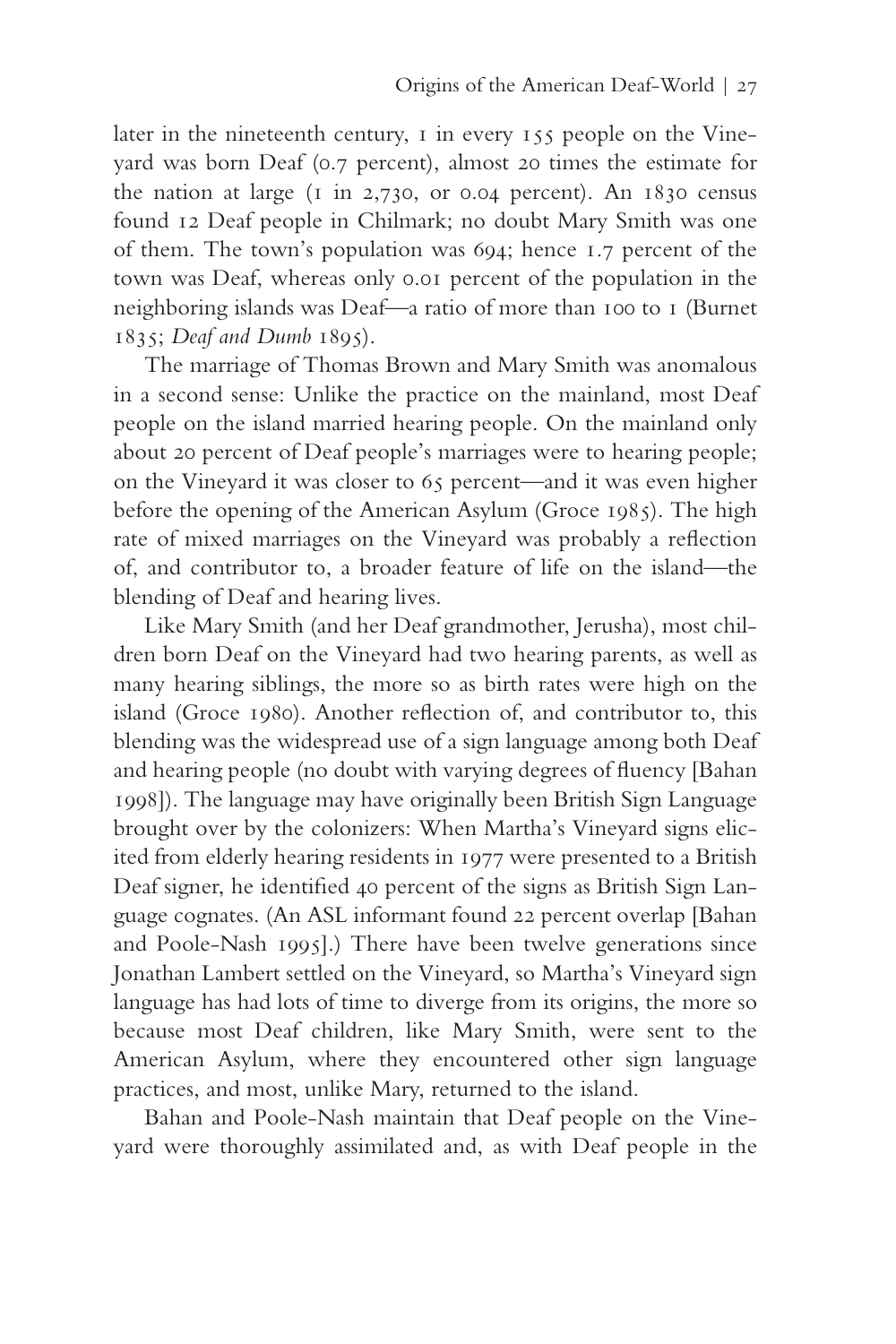Mayan community studied by Johnson (1994), they valued their village more than they valued the company of other Deaf people: ''Being Deaf itself is irrelevant, as Deaf people have access to everyone in the village" (Bahan and Poole-Nash 1995, 19). In accord with this ''village-first'' value in assimilative societies, the Mayan villagers, according to Johnson, tended to identify first with their family, then with the village, and then with Mayan society. When Johnson gave a party for all the Deaf people in the village and their families, he learned that it was the first event in the village that singled out Deaf people. Similarly, Groce relates that on the Vineyard ''All these [Deaf] people were included in all aspects of daily life from their earliest childhood. . . . One of the most striking aspects of this research is the fact that rather than being remembered as a group, every one of the Deaf islanders who is remembered is remembered as a unique individual" (Groce 1980, 95).

Mary Smith would find her life quite changed when she took up residence on the mainland in the intensely Deaf Brown family, far from her hearing family, numerous relatives, and friends on the island. She decided to take with her some remembrances of her island home—a whalebone, some big beautiful seashells, and shark teeth with scrimshaw sailor carvings on them (Colby 1961). And then Mary and Thomas began the trek to Henniker. Their descendants would have the combined Deaf heritage of the Vineyard, some six generations deep, and of the Henniker Deaf enclave, merely a generation old at that time.

#### Back to Henniker

Thomas and Mary settled on his parents' farm; his father was 60, his mother 66, and strong hands were sorely needed. More than that, Thomas brought to the task many natural gifts. He was a good horseman. He drove his own oxen and won prizes at the county fairs in Concord, New Hampshire, for drawing a load with a large boulder, over a ton, the allotted distance. He won awards for plowing and for his colts, and Mary drew a premium of \$2 for a nice lot of cheese she had prepared (Anon. 1869a). Thomas raised cattle and poultry and grew fruit, wheat, and hay. He divided the large farm into lots of pasturage, tillage, orchard, woodland, and so on, and each lot had a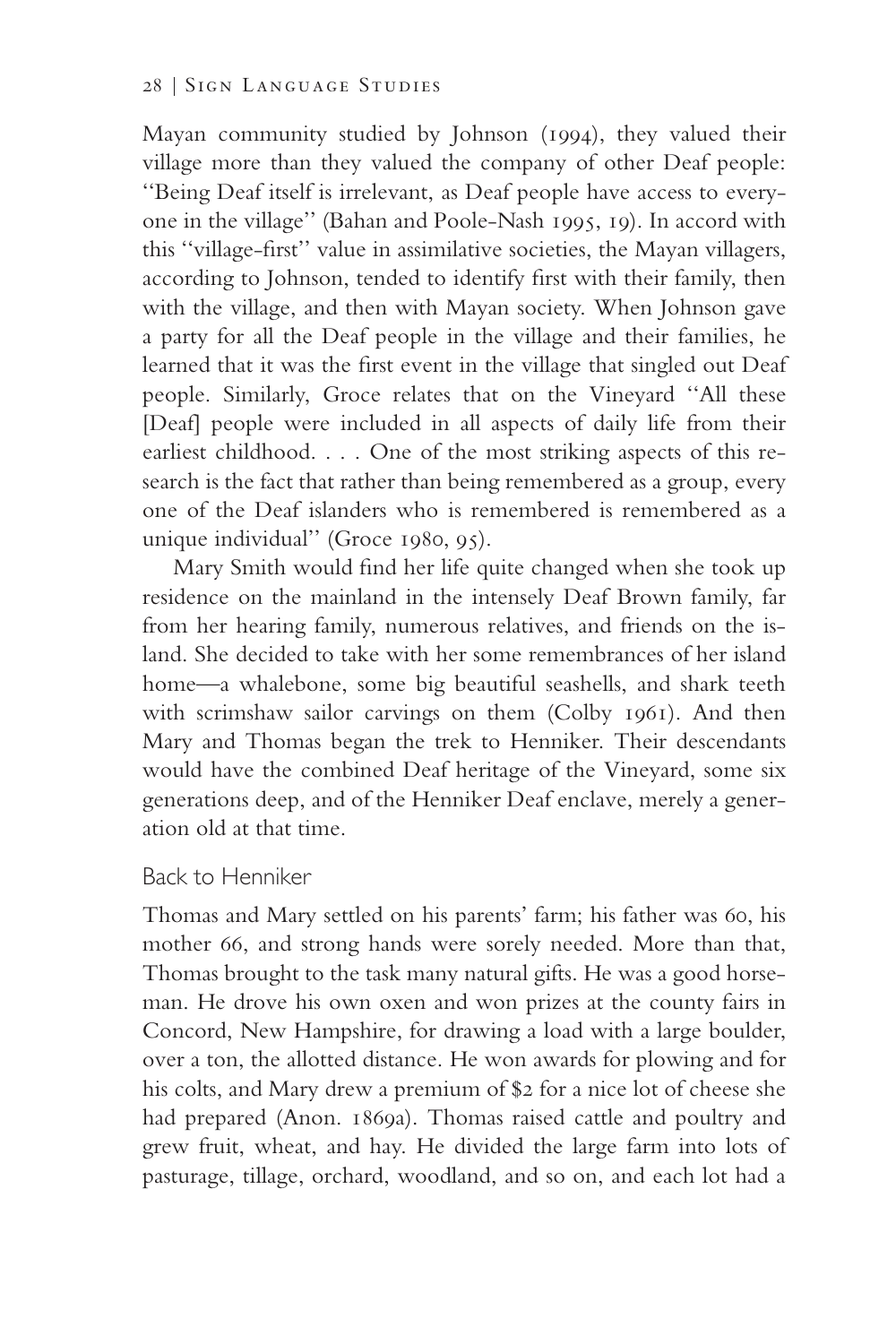name. Those that have come down to us were figures in Deaf education such as Gallaudet, Clerc, and Peet (Chamberlain 1886). He kept his accounts carefully and was frugal, practical, and methodical (T. L. Brown 1888; Anon. 1861). Some years were very hard: At times early and severe frosts killed the crops; some seasons were extremely dry, and then small fruit withered and fell from the trees and clouds of grasshoppers settled on the fields, devouring everything (Cogswell 1880).

The close-knit family and Deaf community made the hard times bearable, even rewarding. In addition to his father, Nahum, and sister, Persis, the family included Persis and Bela's two Deaf sons, Thomas B. Swett (called Nahum in honor of his grandfather), born the year Thomas went off to school, and William B. Swett, two years older. In 1837 Thomas B. Swett went to the American Asylum, and Mary gave birth to a hearing daughter, Charlotte, but illness took the infant's life within a year. Then, two years later, William Swett went off to school, and Mary gave birth to a Deaf son, Thomas Lewis Brown. On return from Hartford, the Swett boys took Deaf wives. William married Margaret Harrington, a Deaf woman from Ireland, whose Deaf brother had also married into a large Deaf family. William had a colorful career as an explorer, showman, mechanic, writer, and artist before settling down. William and Margaret had three hearing children, two of whom died quite young, and two Deaf daughters, who married Deaf men. William's brother, Thomas Swett, and his wife Ruth Stearns had four children—three Deaf and one hearing.

Joseph Livingstone, a Deaf carpenter who owned the blind and sash company where William worked, lived with the Swetts. Sometimes Deaf workmen would live on the Brown farm (for instance, Joel Lovejoy, one of the Deaf Lovejoys from Concord, New Hampshire, and Josiah Smith, who had Deaf relatives in Hillsboro). In addition, a nearby Deaf couple—the Goves—were close friends. (Abigail Clark Gove was from two towns away, New Boston, home of the Deaf Smith clan, who were good friends of the Browns.) So it was quite a little community that worked, celebrated, and prayed together at the interpreted services in the Congregational Church (Colby 1961). However, the Deaf community extended beyond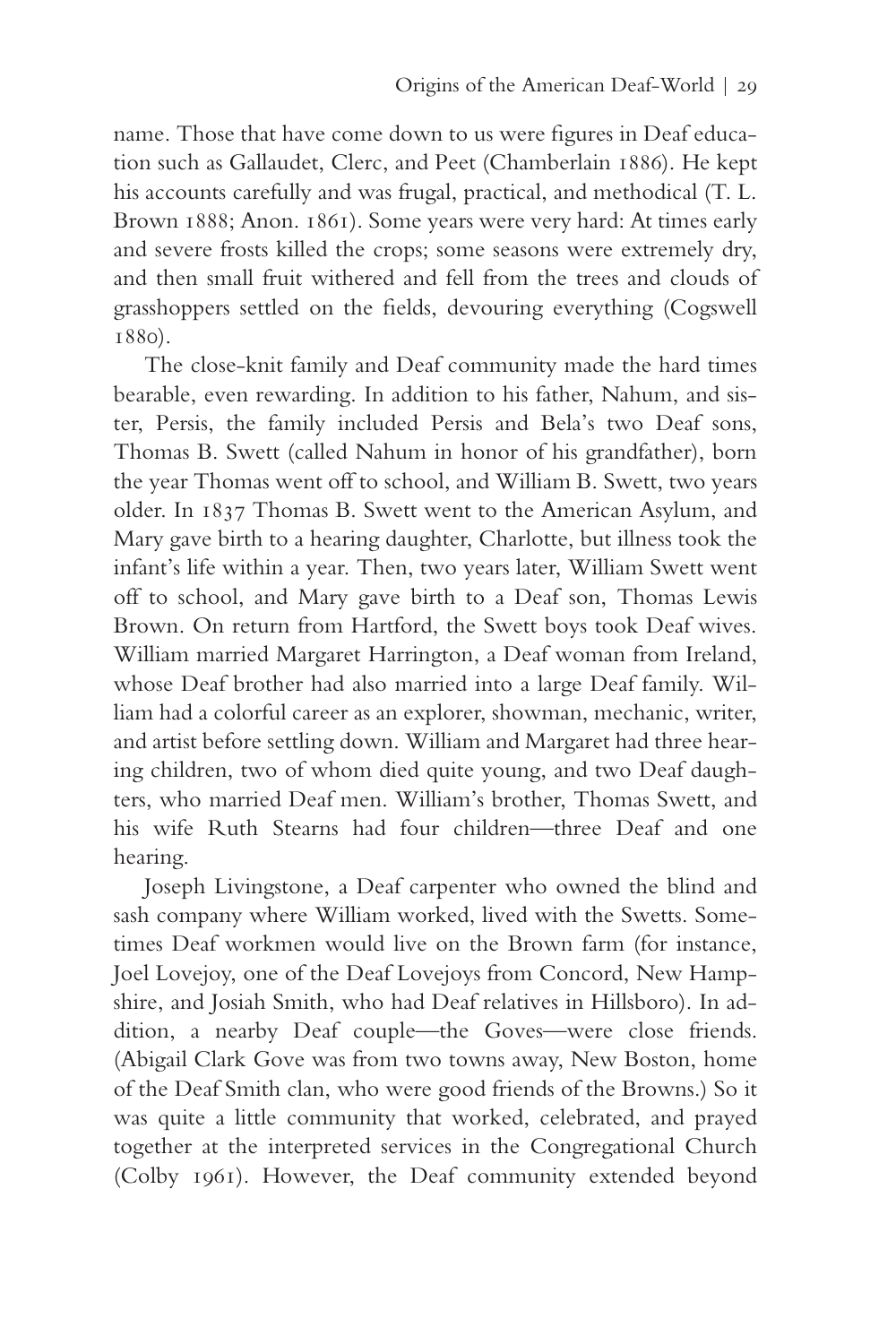Henniker and into contiguous towns. Thomas Brown socialized with Thomas Head and his family in Hooksett and George Kent and others in Amherst (both two towns away from Henniker); Mrs. Head was from a large Deaf family in nearby Francestown, one town away from Henniker (Anon. 1869b, 1874; Turner 1880). In his notebooks devoted to genealogical studies of Deaf people, Alexander Graham Bell lists all the Deaf people in New Hampshire according to the Seventh Census of the Deaf and Dumb, conducted in 1880 (Bell ). Including only towns that are contiguous to Henniker, or at one remove, we find an additional 13 Deaf residents, for a total of , including Henniker itself.

A different gauge of the size of the Deaf community in and around Henniker may be had from the 1887 publication of cumulative enrollments at the American Asylum since its opening in 1817. Six children from Henniker enrolled, as did an additional 38 from townships contiguous or at one remove, for a total of 44. Both the census and enrollment measures are in one respect underestimates of the Henniker Deaf enclave because participants could certainly live more than two towns away and, indeed, with the coming of the railroads, could live a considerable distance away. On the other hand, presumably not all Deaf people within easy reach of Henniker chose to participate in its social life.

As midcentury approached, an idea germinated in Thomas's mind that would prove epochal: the largest gathering of Deaf people to be assembled anywhere, any time in history. Brown proposed that the mutes of the United States should gather to show their gratitude to Thomas Gallaudet (who had retired from the American Asylum in 1830) and Laurent Clerc (who, at 65, was still teaching). Later events would reveal that Brown likely had a political agenda that went beyond gratitude and sought to counteract the inherent diaspora of Deaf people by gatherings that could also serve as a basis for improving their lot. When Brown, no doubt leveraging off his standing in the New Hampshire Deaf community, suggested a tribute to Gallaudet and Clerc and asked for contributions, ''the flame of love ran like a prairie fire through the hearts of the whole Deaf-Mute band, scattered though they were through various parts of the country'' and \$600 was soon raised (Rae  $1851, 42$ ).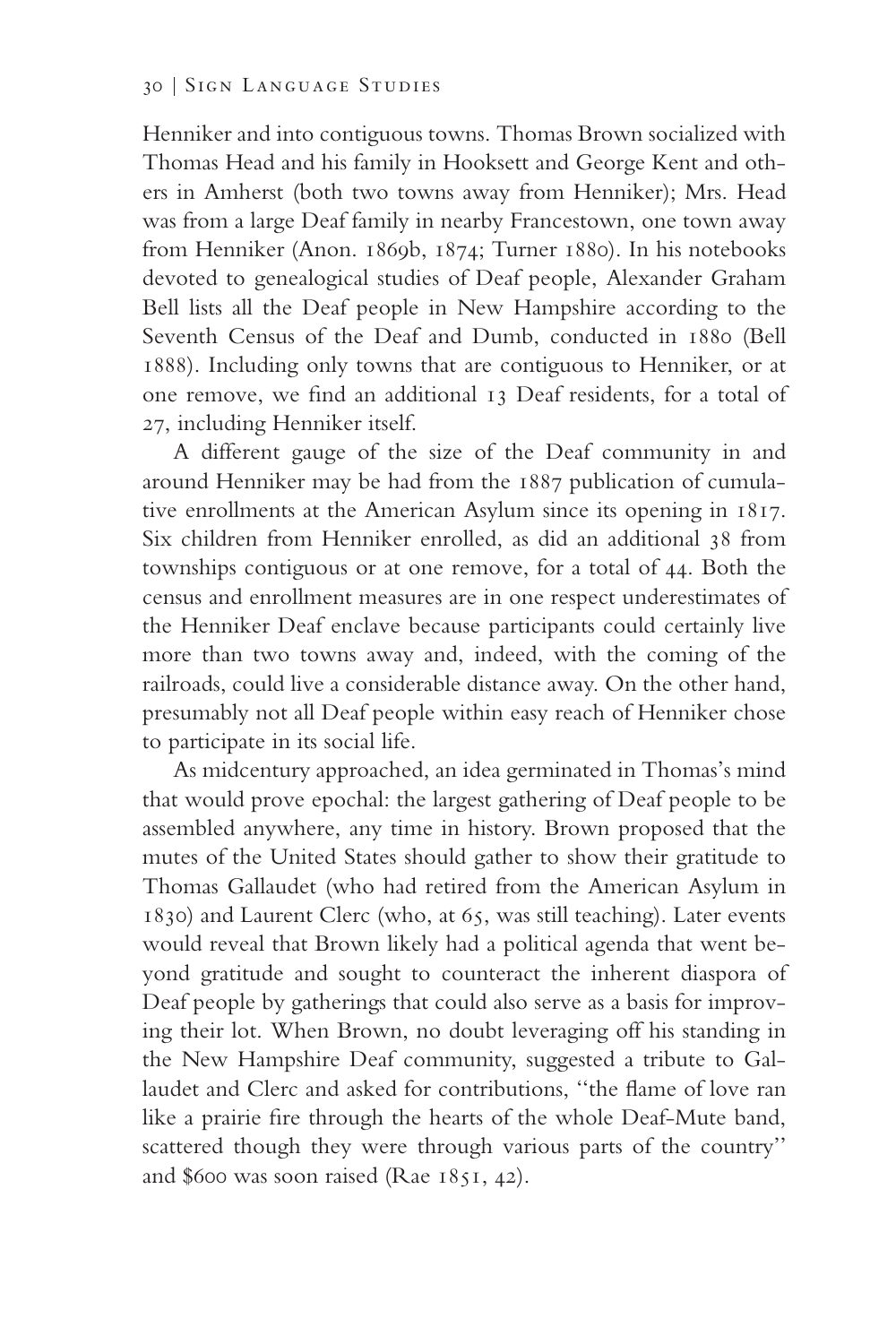Two hundred Deaf people—some from as far away as Virginia and two hundred pupils of the American Asylum gathered in Hartford for the ceremony in which beautifully engraved silver pitchers were presented to the founders of American Deaf education. Significantly, the engraving was rich in symbolism from Deaf history: On one side of the pitcher, Gallaudet and Clerc are shown leaving France; the ship is at hand, and beyond the waves their future school can be seen. On the other side is a schoolroom with Deaf pupils. On the front is a bust of Clerc's teacher, Abbe´ Sicard, and around the neck are the arms of the New England states (Syle 1887). For the presentation, a procession made its way to Hartford's Center Church, in the presence of the Governor of Connecticut, and then Brown, towering above the celebrants, his red beard streaked with gray, gave the welcoming address, the first of several orations in sign. In their replies, Gallaudet and Clerc reviewed the progress of Deaf education from France to the United States. At an evening gathering, there were toasts, addresses, and resolutions, and many Deaf participants stayed on through the weekend in order to enjoy a religious service interpreted into sign language.

As it turned out, the 1850 tribute in Hartford was the forerunner of conventions and associations of Deaf people in the United States. The following year Thomas Gallaudet died; at his funeral, Clerc announced that Thomas Brown and others would form a society of Deaf people and frame a constitution in order to raise funds for a Gallaudet monument. In  $1853$  a convention was held for that purpose in Montpelier, Vermont, with Deaf participants from that state, as well as from Massachusetts and New Hampshire; many used free passes provided by the railroads. Brown reported on successful fundraising for the monument and urged the formation of a permanent society ''for the intellectual, social and moral improvement of Deaf-Mutes (Convention of Deaf-Mutes 1853, 4)." A committee under Thomas Brown was appointed to organize such a society.

Accordingly, less than a year later, on January 4, 1854, Deaf representatives from each of the New England states gathered at the Brown household in Henniker for a week to frame a constitution for the New England Gallaudet Association. From the resolutions of thanks for hospitality, it appears that some representatives were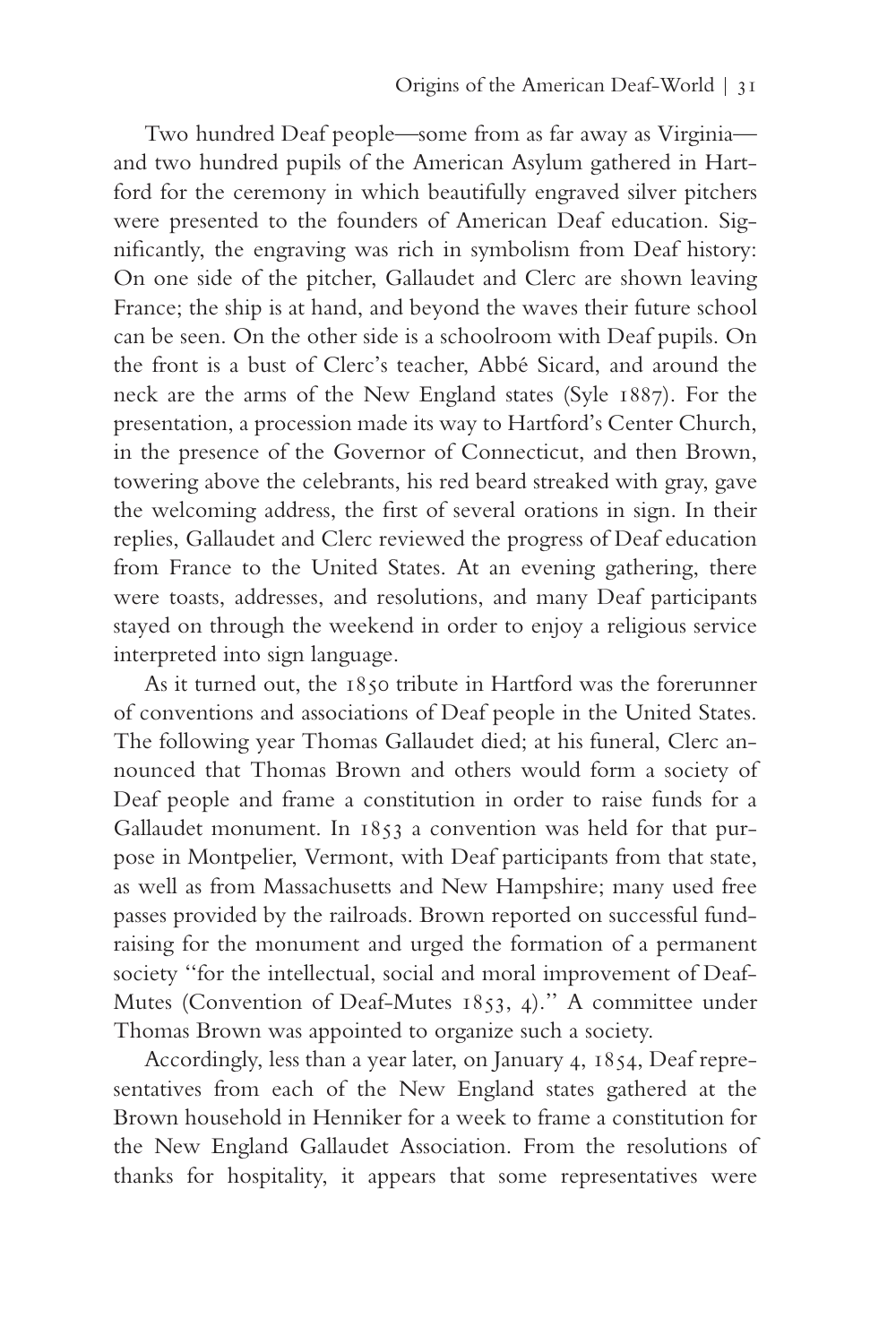lodged in the Brown home, others at the Swetts, and still others at the Goves. The constitution the representatives drafted envisioned the publication of a newspaper by and for Deaf-Mutes, the *Gallaudet Guide and Deaf Mutes' Companion.* Thomas Brown was chosen president of the new organization, which was scheduled to convene at the same time as the Gallaudet monument unveiling in Hartford in September of that year.

In the fall, Deaf-Mutes from ''all parts of the union'' gathered at Hartford for the unveiling of the Gallaudet monument. Among other Deaf orators, whose sign was interpreted for hearing members of the audience, Thomas Brown gave a speech reviewing the history of Deaf education. Deaf artist Albert Newsam designed the monument, and Deaf sculptor John Carlin created the panels. Indeed, ''the whole monument was to be the exclusive product of Deaf-Mute enterprise" (Rae 1854, 19). As planned, the "Henniker Constitution" was read and adopted, and officers were elected with Thomas Brown president. Thus was the first formal organization of and for Deaf people created in the United States (Chamberlain 1854).

The second biennial meeting of the New England Gallaudet Association took place in Concord, New Hampshire, in 1856 (Chamberlain  $1857$ ). A listing of the members that appeared shortly thereafter showed 44 from Massachusetts (including 4 Mayhews and 3 Tiltons from Chilmark); 34 from New Hampshire (mostly from towns close to Henniker); 30 from Connecticut; 19 from Vermont; II from Maine; 7 from Rhode Island; I from Illinois and I from Louisiana. At this meeting the eminent Deaf minister and teacher, Job Turner, dubbed Thomas Brown ''the mute Cincinnatus of Americans'' because he was so ready to drop his plough and come to the aid of his fellow mutes. The honorific, Mute Cincinnatus, stuck.

The construction of Deaf people as a distinct class had clearly emerged. It was not too great a step to imagine an enclave of Deaf people much larger than that to be found in the vicinity of Henniker or, for that matter, at the American Asylum. The idea of a Deaf commonwealth, debated at length at the  $1858$  meeting of the New England Gallaudet Association, responded to the yearnings of many (Chamberlain  $1858$ ). The following convention was held in  $1860$  at the American Asylum, with some 300 attending (Anon. 1860;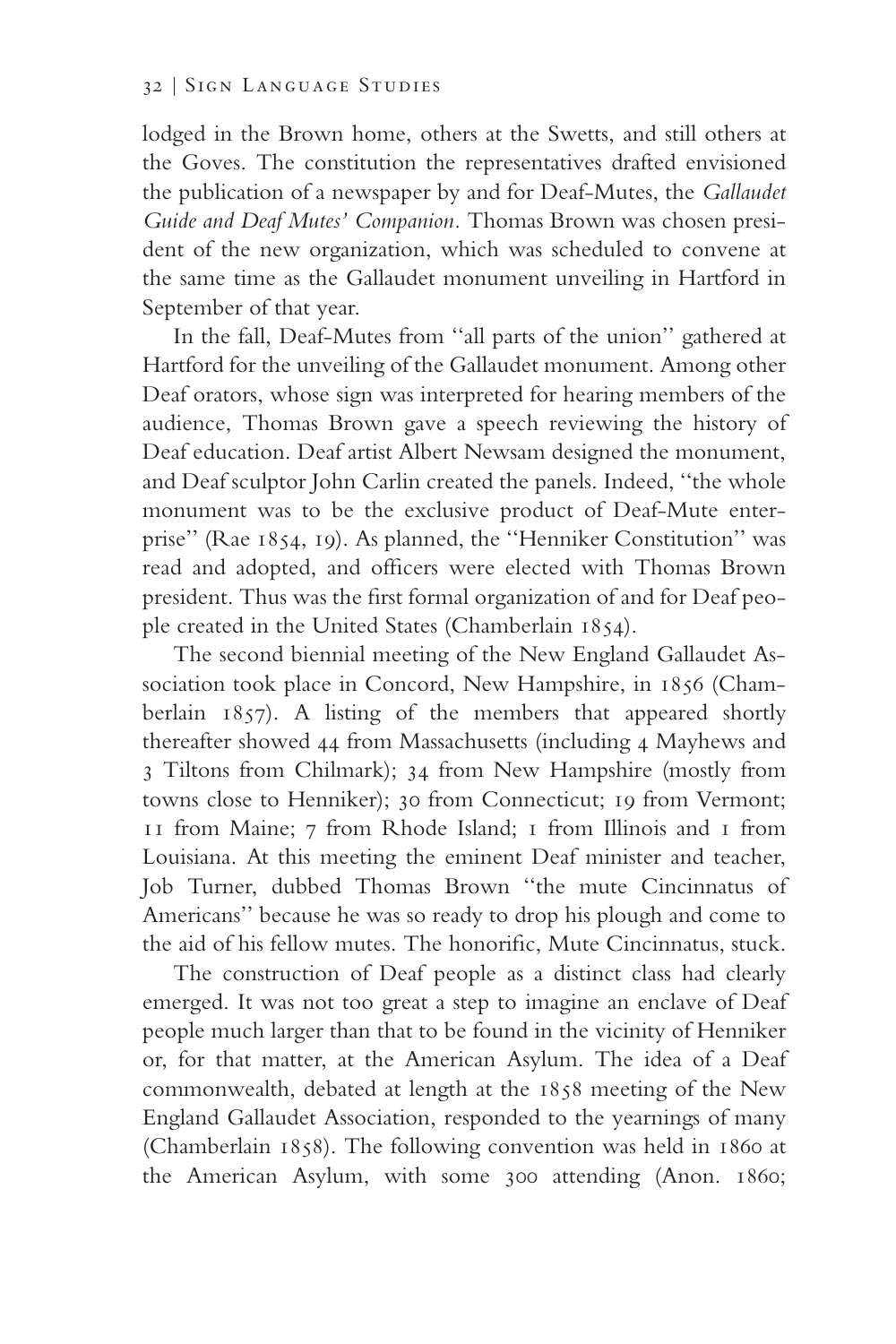Chamberlain 1860). Brown gave the presidential oration, and Laurent Clerc took the assembly to historic sites in Deaf history, such as the house in which he met the little Deaf girl Alice Cogswell, who had inspired efforts to found American Deaf education. In the evening the conventional Deaf banquet was held with its toasts, orations, and resolutions.

In 1860 Thomas's friend and collaborator, William Chamberlain, began the association's publication, the *Gallaudet Guide and Deaf Mutes' Companion,* one of the earliest periodicals in the United States printed exclusively for Deaf readers. The publication contained news of Deaf meetings, marriages, illnesses, and deaths and discussions of Deaf issues such as education and of broader social issues such as slavery and religion. (Prior to this publication, the proceedings of the Gallaudet Association's conventions and their communications were judged sufficiently important to be carried in the *American Annals of the Deaf,* and all members of the association received a subscription to the *Annals* upon joining.)

Just at the time when his network of Deaf friends and associates was the strongest yet, Thomas, age 56, suffered a series of personal losses. The year before, he had lost his father, Nahum, age 87, who gradually became blind and helpless. Then, two years later, his wife Mary died, 61 years old, after an excruciating, year-long illness. Some months later death took his mother, Abiah, age 85. Then Bela Swett and Bela's grandchildren, Addie and James, died. Bela's son, Thomas's nephew, William B. Swett, deeply depressed at the loss of his children to diphtheria, left to pursue the life of an adventurer and guide in the White Mountains. Thomas's son, Thomas Lewis Brown, age 20, graduated from the American Asylum and accepted a position as a teacher in the Deaf and Dumb Asylum at Flint, Michigan. It was not uncommon in that era for a widower to remarry; Thomas's thoughts turned to the scion of one of the large Deaf families in Southern Maine, Sophia Curtiss.

#### Sandy River Valley, Maine

In the period after the American Revolution, several of the families on Martha's Vineyard—among them, Tiltons, Smiths, Mayhews, and Wests—decided to migrate to southeastern Maine. They had had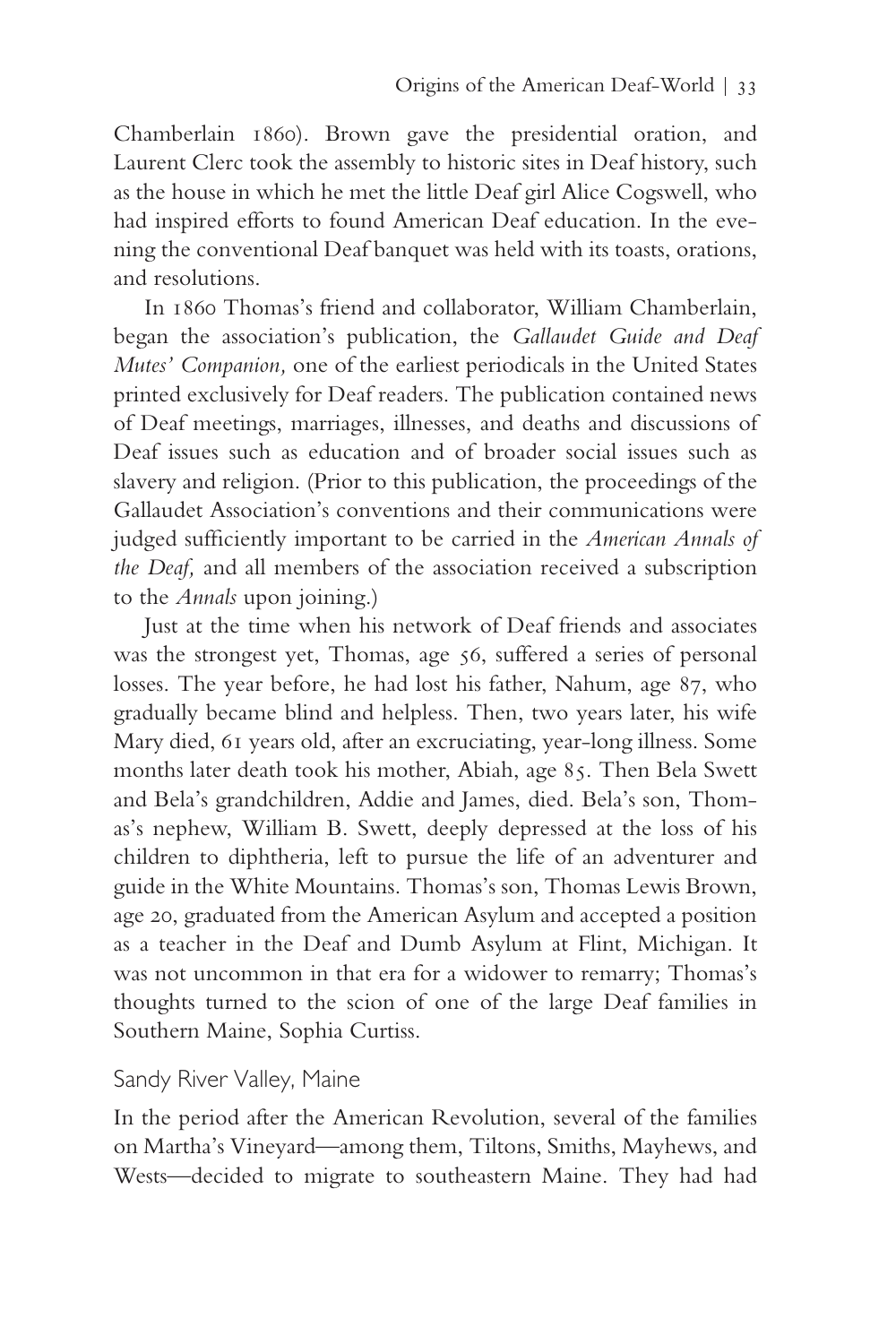enough of the despotic rule of Governor Thomas Mayhew. Then, too, with the growing population, the extensive land required for sheep raising was becoming scarce. The war had crippled the whaling industry, which was increasingly centered in the South Pacific. And Massachusetts offered free land in the province of Maine (Poole 1976).

The first settlers from the Vineyard went to the Sandy River Valley, abundantly forested with all sorts of game and streams that teemed with fish such as trout and salmon. Other Vineyarders soon followed, creating the towns of New Vineyard, New Sharon, New Gloucester, and twenty-seven others. Intermarriage among the Vineyard families continued on the mainland, while some of the settlers gave up and returned to the island, and still others married into unrelated Deaf families on the mainland. Twenty-seven Deaf pupils enrolled at the American Asylum between its opening and 1887 who gave one of these thirty towns as their residence. This includes large Deaf families such as the Rowes and Campbells in New Gloucester, Maine, and the Lovejoys in Sidney.

However, significant numbers of Deaf people lived in nearby townships—for example, the Sebec branch of the Lovejoys; the Jacks and Jellisons in Monroe; the Browns, Jellisons, and Staples in Belfast; and the Berrys in Chesterville. The Lovejoy-Jellison-Berry family of southeastern Maine has the distinction of being one of only two early American Deaf families in the Northeast with three or more consecutive generations of Deaf people (with the first born before 1800); the Brown-Swett-Sanders family of central New Hampshire was the other (Jones 1996). Sophia Curtiss's family was apparently from Leeds, Maine (two townships away from New Sharon, three from Sidney), but moved to New Gloucester; she and her parents were hearing, but she had four Deaf and two hearing siblings, who intermarried with Deaf Rowes and Campbells. Perhaps Thomas met Sophia through her brother George, who overlapped with him at the American Asylum. The wedding notice in the *National Deaf-Mute Gazette* (successor to the *Guide*) reveals both Brown's stature and the need to explain his mixed marriage: ''Mr. Brown is too well known to need any notice at our hands. His wife is a hearing lady whose relationship to and constant intercourse with mutes enables her to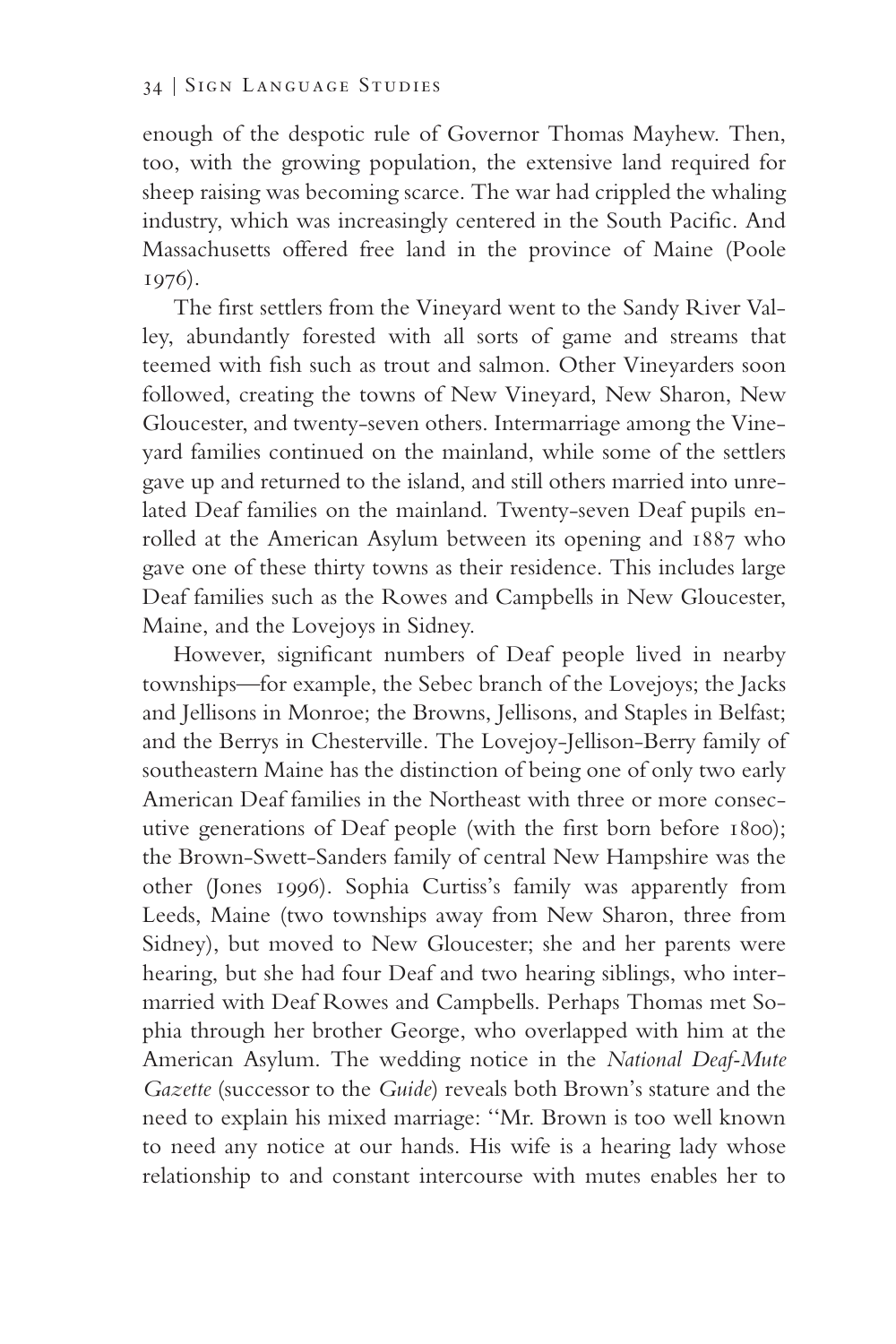use their language" (Anon. 1867). Thomas and Sophia were married in Yarmouth, Maine, in November 1864 and then took up residence in Henniker.

THOMAS CONTINUED his life as a farmer—and Deaf leader. In 1866 the New England Gallaudet Association met in Hartford to coincide with the fiftieth anniversary celebration of the American Asylum. Some 500 people heard Brown give the presidential address, in which he announced that, after twelve years of service, he would resign in favor of his vice-president (Chamberlain 1867). Two years later the *Deaf-Mute's Friend* (successor to the *Gazette*) published a letter from Thomas Brown, proposing a national convention of Deaf-Mutes. According to an eminent Deaf teacher and journalist who endorsed the suggestion in the following issue, Brown had first made this proposal "to the convention in Syracuse in  $1865$ "-no doubt the meeting of the Empire State Association of Deaf-Mutes (T. Brown 1869).

In the same year, 1869, Thomas's sister, Persis, died, as did Laurent Clerc (Chamberlain 1869b). Thomas, 65 years old, won awards at the state fair and cattle show. His son, Thomas Lewis, came home from Michigan to host a large birthday party for his father. Just as the *Gazette* reassured its readers that Brown's new wife knew sign language, so the *Friend* explained to its readers that one of the storytellers at the birthday party ''although a hearing man is a very good signmaker" (Swett  $1869$ ,  $123$ ). In  $1874$  Brown took on the presidency of the Clerc Monument Association (T. L. Brown 1888), and four years later he founded the Granite State Deaf-Mute Mission and was elected president (Tillinghast 1878).

William B. Swett followed in his uncle's footsteps in promoting Deaf welfare: He published (with William Chamberlain) the *Deaf-Mute's Friend;* he was a director of the Deaf-Mute Library Association; he was business manager of the Boston Deaf-Mute Mission; and he founded a school of industrial arts for Deaf adults, which shortly added an educational program for Deaf children; it continues today as the Beverly School for the Deaf (Swett  $1874$ ).

Thomas Brown was a trustee of his nephew's school in its early years (T. L. Brown 1888). In 1880 the first national convention of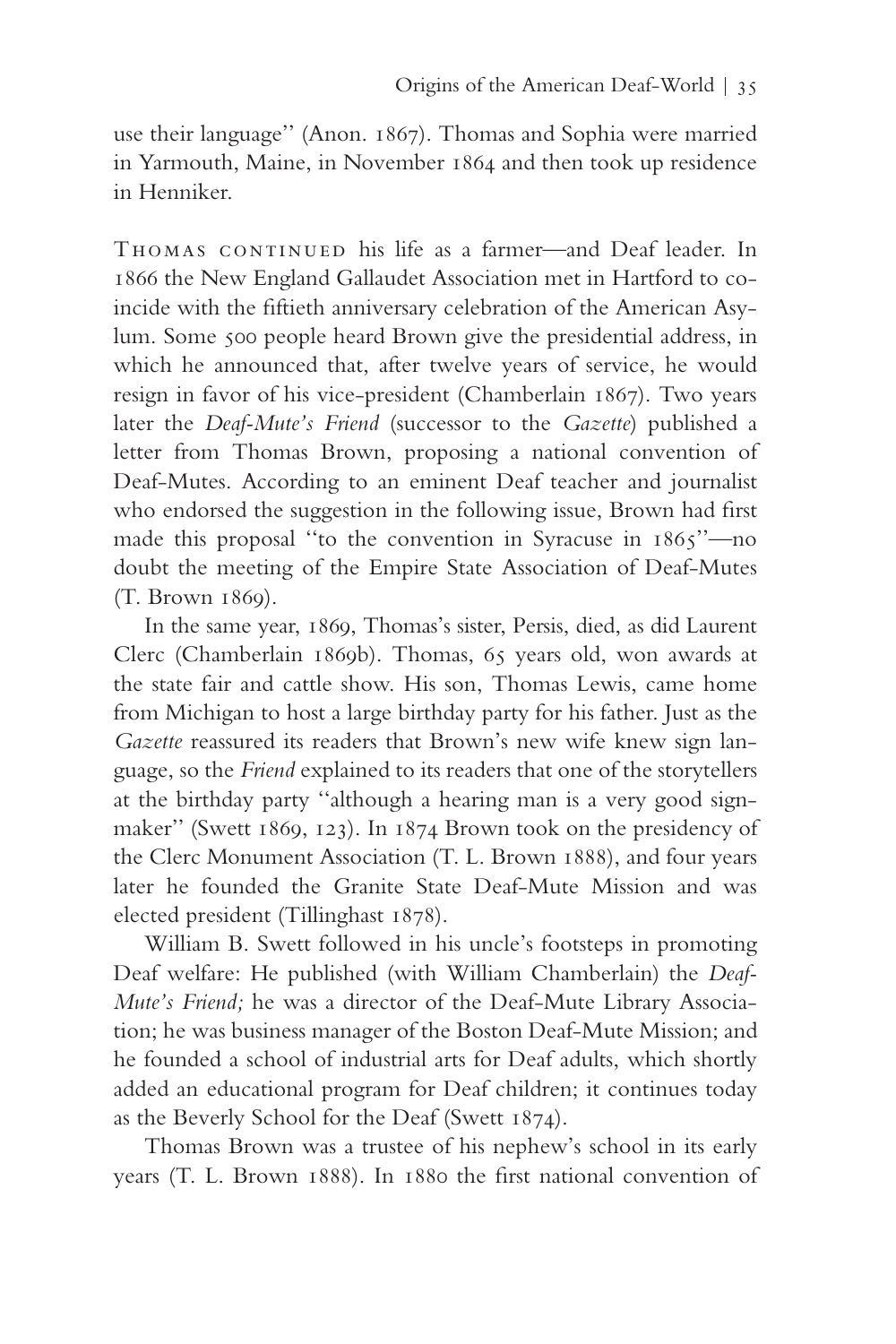Deaf people in the United States was convened just as Brown had proposed—except for the venue: It was held in Cincinnati, not Hartford, and Brown, 76 years old, could not attend. He did, however, attend the meeting in New York in 1884 and then traveled to the Vineyard with his son Thomas Lewis to visit the friends of his late wife (T. Brown 1884). Thomas Brown died March 23, 1886.

#### Assimilative and Differentiating Societies

The story of Thomas Brown and the emergence of the first American organizations of and for Deaf people that he led can be seen as the story of emerging class consciousness, which surfaced clearly in the mid-nineteenth century. The formation of the numerous societies of Deaf people over which he presided; the explicit goals of the first enduring organization, the New England Gallaudet Association, which he founded: ''We, Deaf-Mutes, desirous of forming a society in order to promote the intellectual, social, moral, temporal and spiritual welfare of *our mute community* . . .'' [italics added]; the ritual-like rehearsal at meetings of the great events in Deaf history; the raising of monuments to important figures—all these testify that Brown and his associates saw the Deaf community as a distinct group with a language and way of life that should be fostered. ''That these conventions tend to keep alive the feelings of brotherhood and friendship among the mutes at large cannot be disputed,'' wrote William Chamberlain (1869a). Consequently, he supported the gatherings of ''the children of silence.'' In the silent press, Brown was referred to as the "patriarch of the silent tribe" (David  $1879$ ), and his eulogist stated that Brown was always ready to do his share ''for any plan which promised to promote the welfare of his class'' (T. L. Brown ). (''Class'' here clearly refers to the ''tribe,'' i.e., the Deaf-World, and in this article we use the term in this sense.)

In stark contrast, the accounts available to us of the lives led by Deaf and hearing people in Tisbury and Chilmark during the same era are marked by an apparent absence of events and structures that would set Deaf people apart from hearing people. These accounts do not reveal any leader, any organization, any gathering place, any banquet or other ceremony, any monuments—indeed anything at all that suggests that Deaf people on the Vineyard had class consciousness.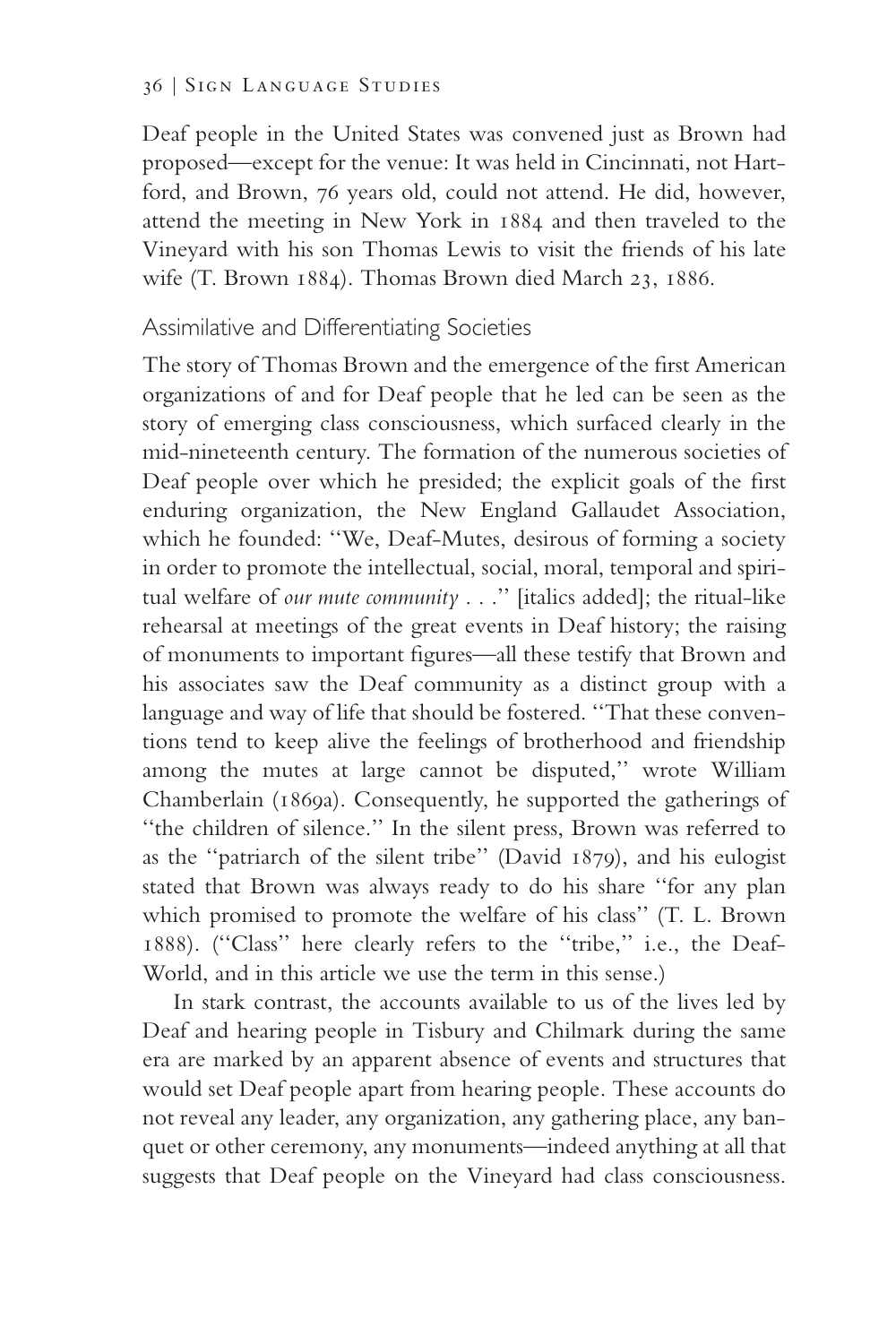Now that we have made this bald claim, something contradictory may well come to light, but it seems unlikely that the difference in degree will be eliminated by future discoveries.

The pedigrees that we have constructed (of which excerpts appear in Figures  $I_{3}$ , although they are incomplete, have led us to the hypothesis that a difference in the genetic basis of the Deaf societies in the two locations is responsible for the difference in the emergence of class consciousness. Other possible explanations come to mind, foremost among them, perhaps, differences between the two locations in language and marriage practices. After presenting the genetic hypothesis, we will argue that those differences are, like class consciousness, heavily influenced by the genetic difference.

The hereditary difference between hearing and Deaf people can be traced to any of numerous genes, most often acting singly. As a result, the occurrence of Deaf and hearing people in the family tends to follow the ''laws of heredity'' first spelled out by Austrian botanist Gregor Mendel in the mid-nineteenth century (but not widely recognized until the end of the century). Mendel identified two main patterns of genetic transmission, called dominant and recessive.

The Brown family of Henniker exemplifies the dominant pattern of inheritance (or transmission). To the best of our knowledge, none of the twenty-three ascendants of Nahum Brown whom we found was Deaf. But Nahum and some of his descendants in every generation were Deaf, indicating that the genetic difference in this family began with Nahum. If the pattern of genetic transmission was dominant in Nahum's family, then on average half of his children would inherit that genetic difference and be born Deaf, whereas the other half should be born hearing. Within a small margin of statistical sampling, this is just what happened. Slightly more than half (nearly 57 percent) of Nahum's descendants were Deaf: 12 out of 21. All Deaf members of the family had a Deaf parent (except Nahum, of course), and all Deaf members who married had at least one Deaf child.

The Mayhew, Tilton, Lambert, and Skiffe families of Martha's Vineyard (Figures 2 and 3), who intermarried extensively both before and after arriving on the island, exemplify the recessive pattern of inheritance. In this pattern, many people in the family will possess the critical gene and yet not be Deaf themselves (hence the term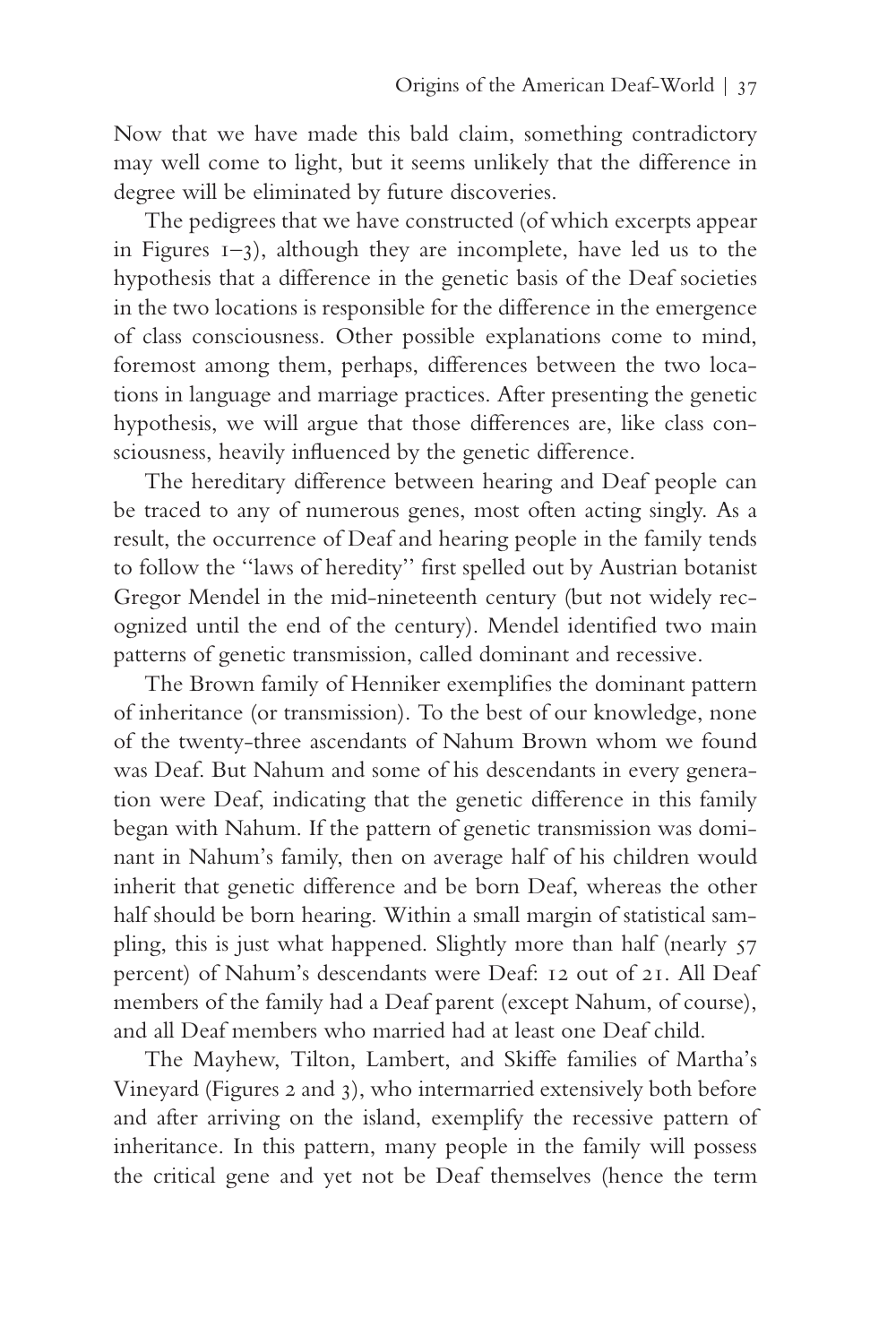*recessive*). If both parents have that gene, then one quarter of their children will be Deaf, but if only one parent has it, none of their children will be Deaf, unlike dominant transmission. Many Deaf children will not have Deaf parents (because their parents must be carrying the gene but may not be Deaf themselves). The odds of both parents having exactly the same recessive gene are much greater if they are related to one another. Intermarriage among relatives is most likely in a community that is isolated—and Martha's Vineyard is a prime example. Many Deaf children on the Vineyard had no Deaf parents, and many Deaf parents, provided they married hearing people, had no Deaf children (cf. Figures 2 and 3). Consequently, far fewer than half the descendants of any progenitor are Deaf; the families of Deaf people have many more hearing people.

In dominant transmission such as we believe occurred in Henniker then, every generation is likely to have Deaf children: Each Deaf person receives a Deaf heritage and may pass it along; each generation of his or her parents and grandparents, children and grandchildren will likely contain Deaf individuals. Marriage between relatives is not necessary for such generational depth to occur. In recessive transmission such as we believe occurred on the Vineyard, on the other hand, a Deaf person may have cousins, uncles, aunts, grandparents, or more distant relatives who are Deaf, but it is less likely among the immediate family when compared with dominant transmission. That Deaf person may readily have hearing parents or hearing children, or both; generational depth is less likely, and marriage among relatives is characteristically required for any Deaf family members to occur at all.2 In such a setting, the Deaf person may feel a part of a rather extended family that includes hearing people because he or she is related to so many people in the community. But that Deaf person may not feel like a crucial link in the chain of Deaf heritage.

A clear result of the difference in genetic patterning in the two communities is that the Henniker community necessarily had far

<sup>2.</sup> Recent studies have shown that mutations in the gene GJB2 are very common among people who were born Deaf and as many as I in every 40 people in the general population have at least one mutated copy of the gene (Green et al. ). If this gene was widespread on Martha's Vineyard, marriage among relatives would not necessarily have been required for offspring to be Deaf.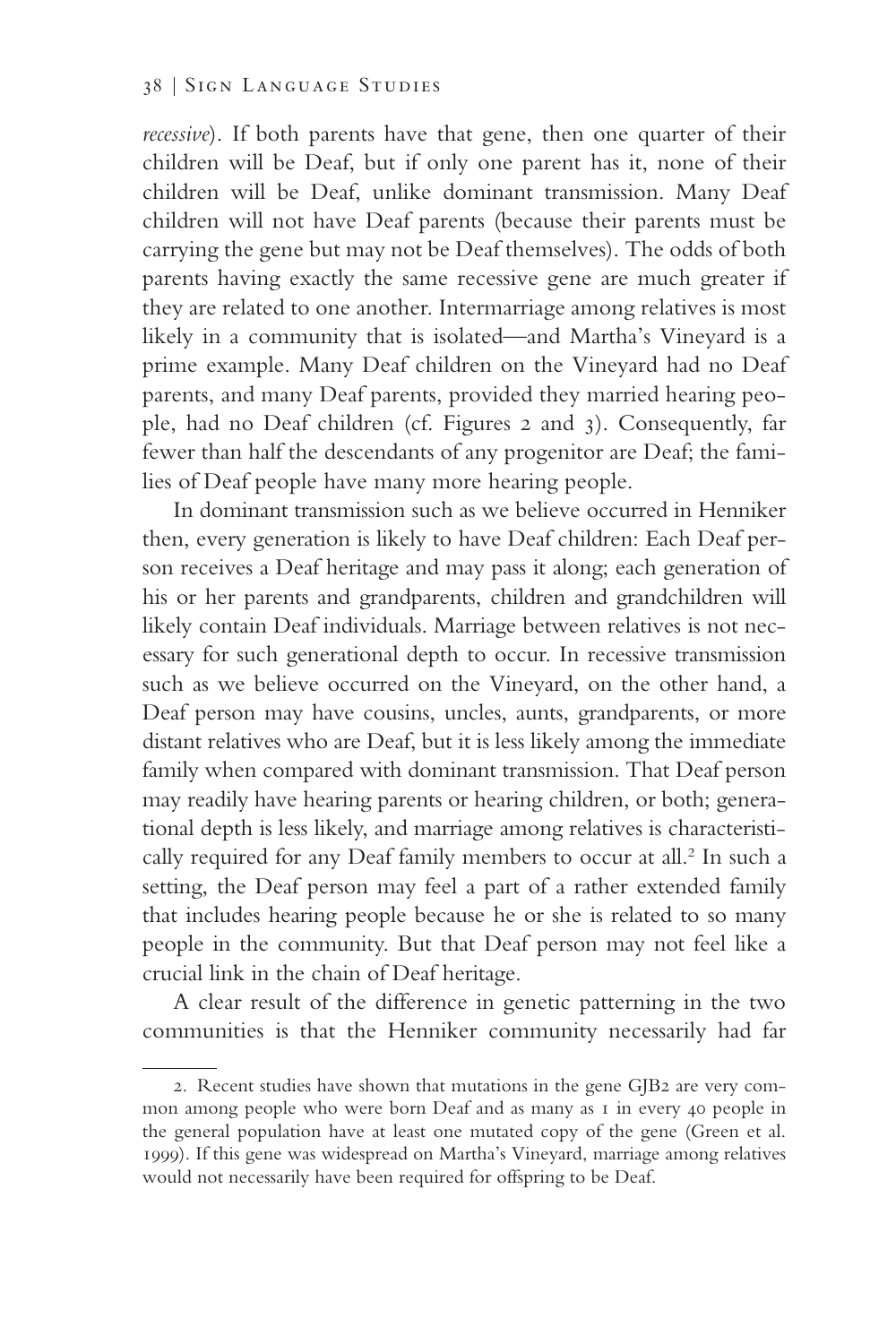fewer hearing people as an integral part of the family structure compared to the Chilmark community. The numerous hearing children of Deaf parents (called *codas*) in Chilmark would be likely to acquire sign language as a native language; they and their Deaf siblings would thus form a critical mass within the family for sign language use. The Deaf children of hearing parents would learn the language from their parents, if they knew it, or, if not, from Deaf peers, elders, and codas, and they would seek to use it with their own parents and hearing siblings. Numerous hearing relatives in the community might also be motivated to master the sign language, at least to some extent, to communicate with their Deaf relatives. Thus the difference between Henniker and Chilmark in the spread of sign language into the hearing environment may be traceable, in part, to the difference between them in genetic patterning.

The incidence of mixed hearing and Deaf marriages on the Vineyard seems to have been more than triple that on the mainland, as cited earlier. This difference may be attributable, at least in part, to the more widespread use of the sign language among hearing people because a common language greatly facilitates meeting one's life partner in the first place and then developing a deep interest in and affection for that person.

Finally, we hypothesize that the differences in language use and marriage practice, which are underpinned in part by the differences in genetic patterning, mediate in turn differences in class consciousness. What we are suggesting is that it takes a ''them'' for an ''us'' to develop, and the blending of hearing and Deaf lives on the Vineyard, because of shared family life and language (underpinned by genetics), discouraged the construction of hearing people as ''them.'' Conversely, many members of the Henniker Deaf enclave had Deaf parents, Deaf grandparents, and Deaf great-grandparents, and the boundary with the surrounding hearing community was relatively sharply demarcated. That said, other factors may also have fostered Chilmark blending, such as a sense of isolation on a remote island and an awareness of shared ancestry.

Recent findings concerning Deaf people and hearing residents of a village in Bali help to evaluate the notion that Deaf genetic patterning, marriage and language practices, and class consciousness are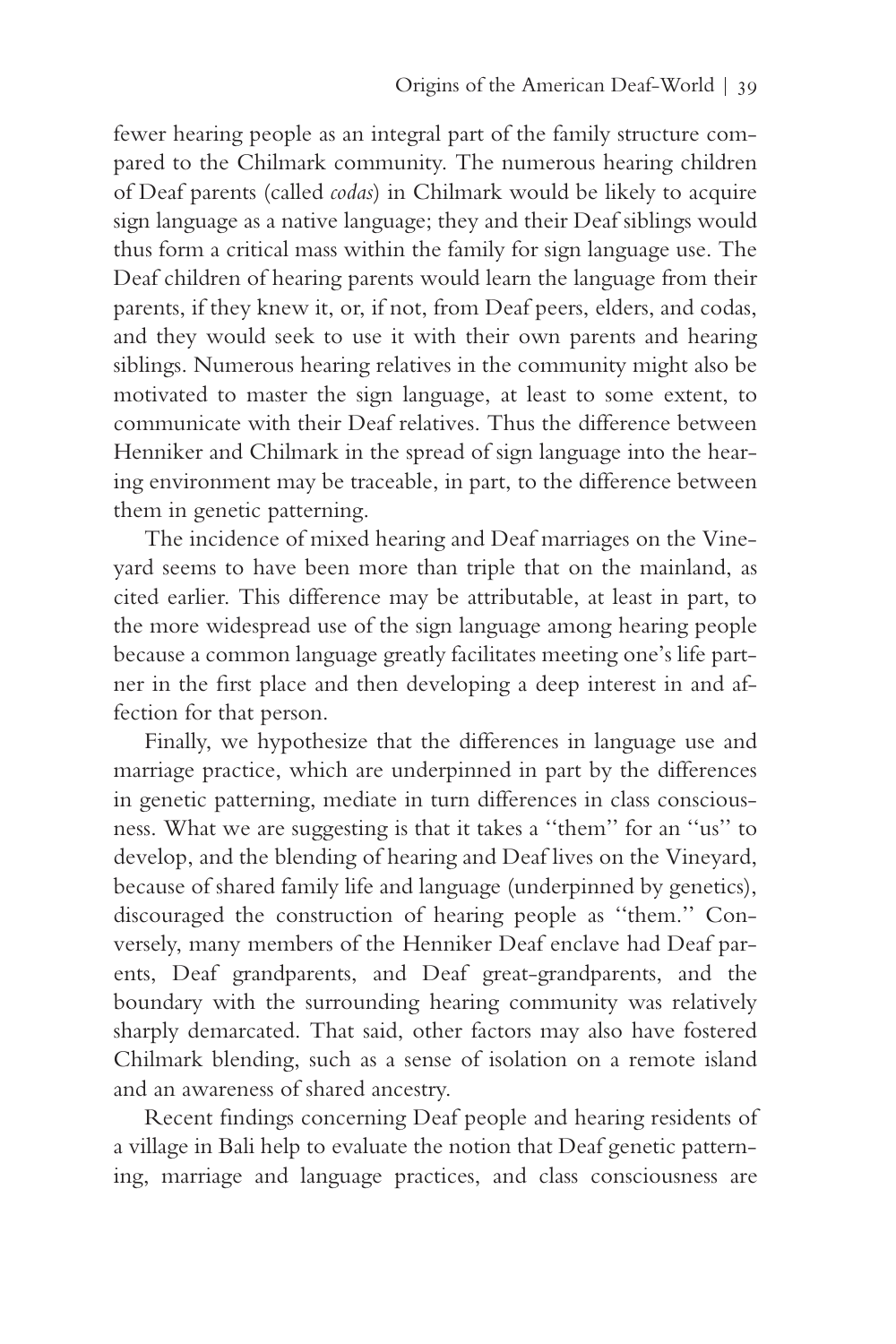related. Of the 2,185 people in this village, 2.2 percent are Deaf (Winata et al. 1995). Following Branson, Miller, and Marsaja (1996), we refer to the village as Desa Kolok (''Deaf Village''—not its official name). The genetic patterning in Desa Kolok is recessive as on the Vineyard, and, as on the Vineyard, marriages between hearing and Deaf people are completely acceptable. There are sixteen families in Desa Kolok with two hearing parents and at least one Deaf child, so it is clear that there is more blending of hearing and Deaf lives in the nuclear family than in Henniker, which had no families with hearing parents and Deaf children. However, the blending of hearing and Deaf lives in Desa Kolok may not have been as great as on the Vineyard; in Desa Kolok, the twenty families with a Deaf parent (or two) had 75 percent Deaf children. Thus, among those families with Deaf children, more families than not had a Deaf parent, and the children in those Deaf families were themselves predominantly Deaf.

Beyond the blending of hearing and Deaf lives within the nuclear family in Desa Kolok, cultural and social forces ensure widespread contact between Deaf and hearing people. Of particular note, Balinese villages are kin based, and Deaf people grow up in house yards shared with their hearing relatives. Thus, with respect to the mixing of hearing and Deaf lives, the extended family of the Desa Kolok house yard may be more like Vineyard families than like Henniker families. Perhaps for this reason, the use of a sign language in Desa Kolok is nearly universal, and Deaf people are integrated in many facets of social life including groups organized for work and for some religious practices. Moreover, hearing attitudes toward Deaf islanders, many of whom are relatives, are generally positive (Hinnant 1998, 1999; Branson, Miller, and Marsaja 1996). Thus, the evidence from Desa Kolok suggests that the mixing of hearing and Deaf people in the family determines their mixing in community life, as we hypothesize was the case on the Vineyard.

It is not clear to us whether Deaf people in Desa Kolok lack class (i.e., group) consciousness, as we hypothesize was the case on the Vineyard. On the one hand, certain activities in Desa Kolok are associated with Deaf villagers who also have specific roles with regard to certain festivals, which might engender such group consciousness. Moreover, being Deaf restricts one's prospects outside the village and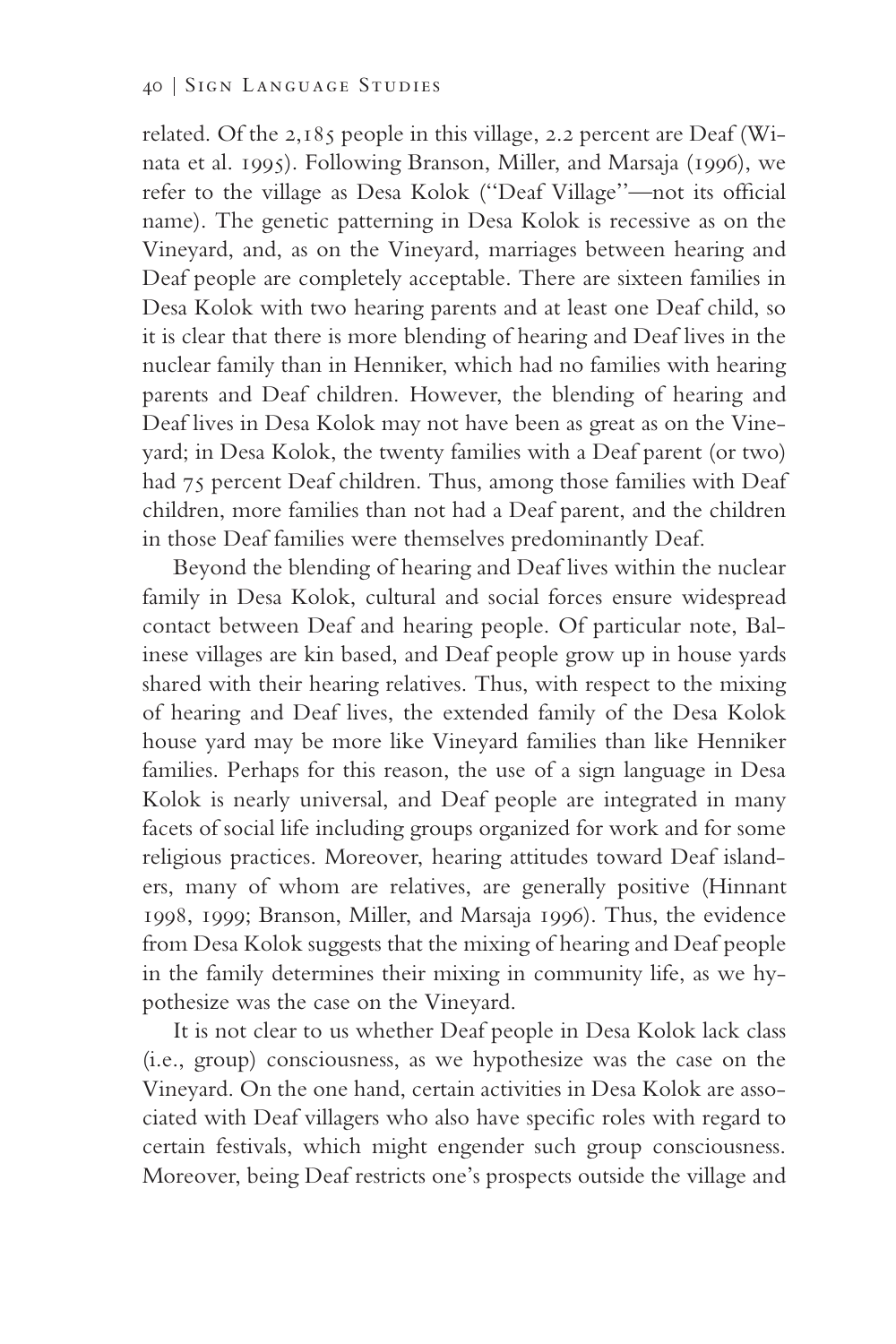participation in some skilled labor and in musical events (Hinnant, personal communication). On the other hand, ''the Deaf villagers interact freely and equally with other villagers'' (Branson, Miller, and Marsaja 1996, 42). Perhaps the mixed evidence for group consciousness is a reflection of an intermediate status for Desa Kolok between Henniker and the Vineyard with regard to the blending of hearing and Deaf lives.

#### Acknowledgments

We are grateful to the following people for their assistance in preparing this article: Dr. Kathleen Arnos, Genetics Program, Department of Biology, Gallaudet University; Dr. Ben Bahan, Department of Deaf Studies, Gallaudet University; Dr. Jan Branson, National Institute for Deaf Studies and Sign Language Research, La Trobe University; Dr. Nora Groce, School of Public Health, Yale University; Mr. Ulf Hedberg, Gallaudet University Archives; Dr. John Hinnant, Department of Religious Studies, Michigan State University; Ms. Carole Mair, Librarian, Michigan School for the Deaf; New England Genealogical Society; Dr. Don Miller, Department of Anthropology and Sociology, Monash University; Mr. Michael Olsen, Gallaudet University Archives; Dr. Joan Poole-Nash, Newton, Mass.; Volta Bureau, Alexander Graham Bell Association.

#### References

- Anon. 1860. Fourth Convention of the New England Gallaudet Association of Deaf-Mutes. *American Annals of the Deaf and Dumb*  $12(4):236-43$ .
- Anon. 1861. Gallaudet Guide and Deaf Mutes' Companion 2(4):14.
- Anon. 1867. [T. Brown Marries Sophia Sumner Née Curtiss]. *National Deaf-Mute Gazette*  $I(I):I6$ .
- Anon. 1869a. [Annual Fair]. *Deaf-Mute's Friend* 1(11):344.
- Anon. 1869b. Letter from New Hampshire. *Deaf-Mute's Friend* 1(1):26-27.
- Anon. 1874. A Festival of Deaf-Mutes. *Literary Budget* 1(1):3.

Bahan, B. 1998. Personal communication.

- Bahan, B., and J. Poole-Nash. 1995. The Signing Community on Martha's Vineyard. Unpublished address to the Conference on Deaf Studies IV. Haverhill, Mass.
- Banks, C. E. . *The History of Martha's Vineyard, Dukes County, Massachusetts in Three Volumes.* Edgartown, Mass.: Dukes County Historical Society.
- Bell, A. G. 1888. Unpublished notebooks. Washington, D.C.: Volta Bureau.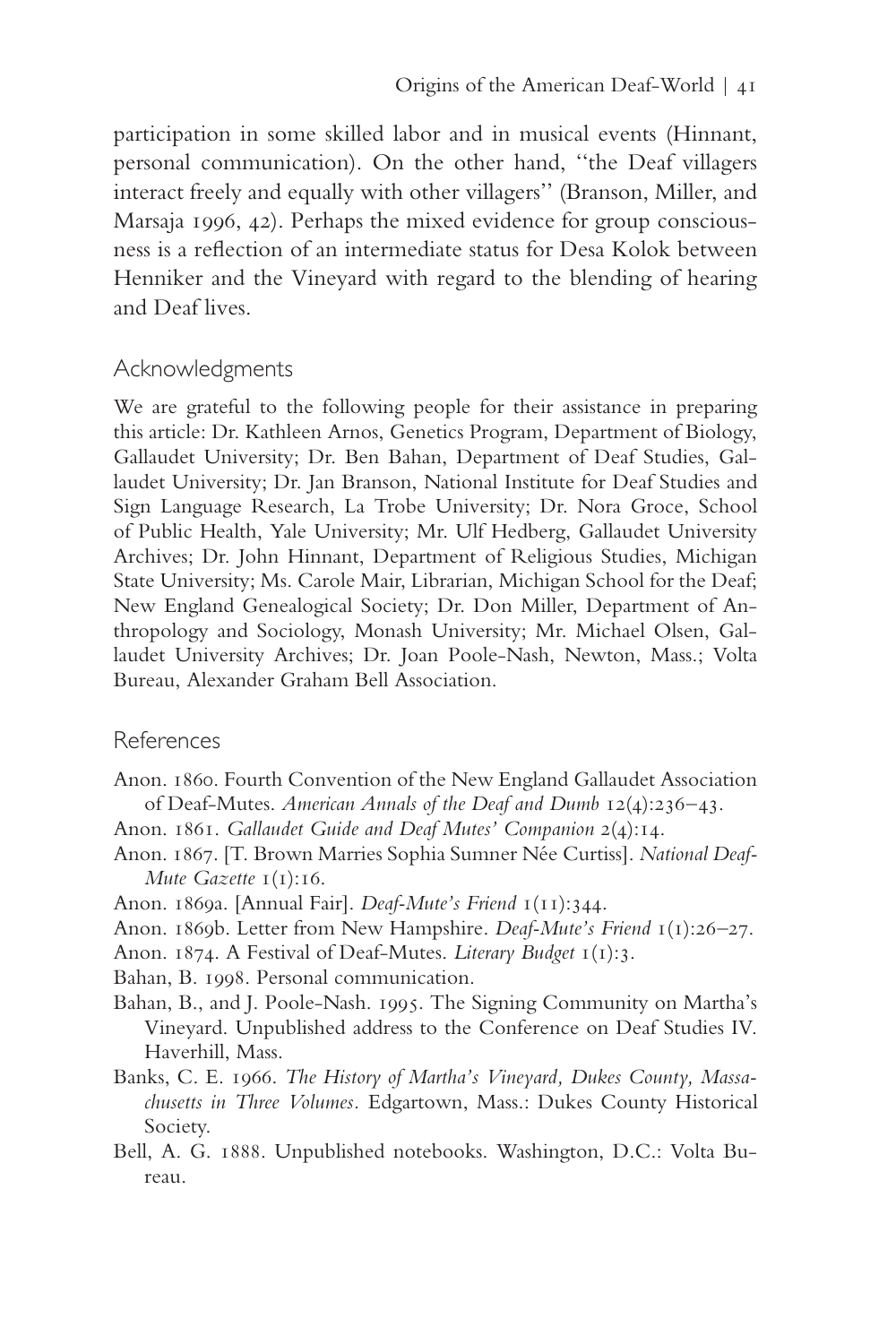- Braddock, G. C. . *Notable Deaf Persons*. Washington, D.C.: Gallaudet College Alumni Association.
- Branson, J., D. Miller, and G. Marsaja. 1996. Everyone Here Speaks Sign Language, Too: A Deaf Village in Bali, Indonesia. In *Multicultural Aspects of Sociolinguistics in Deaf Communities, ed. C. Lucas, 39-57. Washington,* D.C.: Gallaudet University Press.
- Brown, T. 1860. [Sketch of Nahum Brown]. *Gallaudet Guide and Deaf Mutes' Companion*  $I(3):I2$ .
	- ——. 1869. Letter [signed T. B.]. *Deaf-Mute's Friend* 1(6):188-90.
- ———. . [Address by Thomas Brown at His Eightieth Birthday]. *Hillsboro Messenger*, March 6.
- Brown, T. L. 1888. In Memoriam: A Tribute to the Memory of Thomas Brown. Flint, Mich.: Michigan School for the Deaf.
- Burnet, J. R. . *Tales of the Deaf and Dumb*. Newark: Olds.
- Chamberlain, W. M. 1854. Constitution of the New England Gallaudet Association of Deaf-Mutes. *American Annals of the Deaf* 6:64-68.
- ———. . Proceedings of the Convention of the New England Gallaudet Association of Deaf-Mutes. *American Annals of the Deaf* 9:65-87.
- ———. . Proceedings of the Third Convention of the New England Gallaudet Association of Deaf-Mutes. *American Annals of the Deaf*  $10:205 - 19.$ 
	- ———. . Proceedings of the Fourth Convention of the New England Gallaudet Association of Deaf-Mutes. *Gallaudet Guide and Deaf Mutes' Companion*  $I(10):I-2$ .
- ———. . Celebration of the Fiftieth Anniversary. *National Deaf-Mute*  $Gazette I(I):I=4.$
- ———. a. [Concerning a National Convention]. *Deaf-Mute's Friend*  $I(8):24I-42.$
- ———. 1869b. Obituary of Laurent Clerc. *Deaf-Mute's Friend* 1:216-17.

<sup>2</sup> Thomas Brown. *American Annals of the Deaf* 31:204-10.

- Childs, S. . [Sketch of Nahum and Thomas Brown]. *Gallaudet Guide* and Deaf Mutes' Companion  $2(4):14-15$ .
- Cogswell, L. W. [1880] 1973. History of the Town of Henniker. Reprint, Somersworth, N.H.: New Hampshire Publishing Co.
- Colby, R. E. 1961. On the Thomas Brown Place. Handwritten ms., Henniker Historical Society.
- Convention of Deaf Mutes. 1853. Monument to Thomas H. Gallaudet. Pro*ceedings. – February .* Montpelier, Vt.: Walton.
- David, J. O. 1879. From New Hampshire: An Interesting Letter from Mr. David. *Michigan Deaf-Mute Mirror*, 10 January, p. 2.
- Deaf and Dumb of Squibnocket. 1895. Deaf-Mutes' Journal 24(5):1.
- Fay, E. A. . *Marriages of the Deaf in America*. Washington, D.C.: Volta Bureau.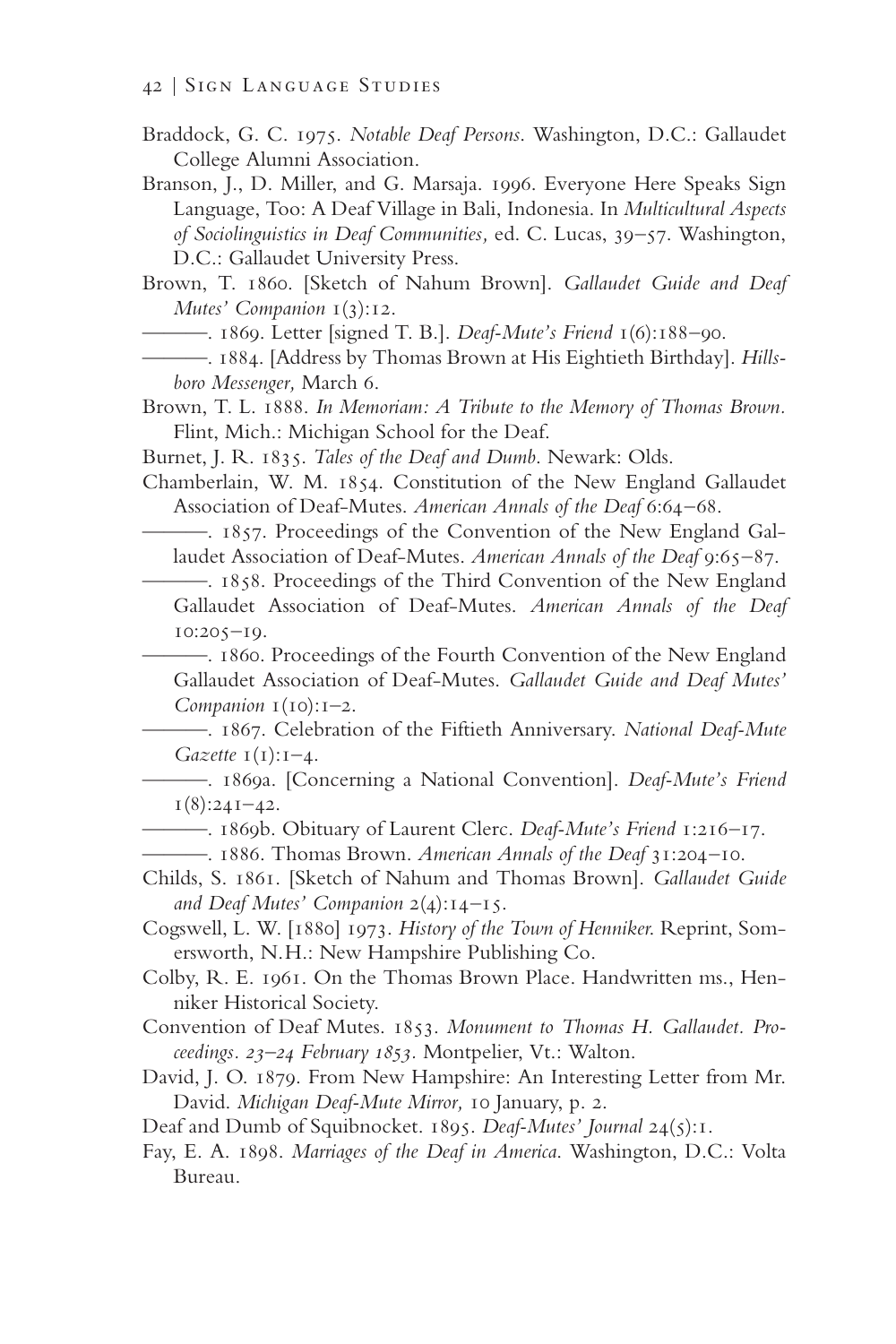- Freeman, J. [1807] 1976. Dukes County 1807. Reprint, *Dukes County Intelligencer*  $12(4):I-5I$ .
- Gordon, J. C. . *Education of Deaf Children. Evidence of E. M. Gallaudet and A. G. Bell Presented to the Royal Commission of the United Kingdom on the Condition of the Blind, the Deaf and the Dumb*. Washington, D.C.: Volta Bureau.
- Green, G., D. Scott, J. McDonald, G. Woodworth, V. Sheffield, and R. Smith. 1999. Carrier Rates in the Midwestern United States for GJB2 Mutations Causing Inherited Deafness. *Journal of the American Medical*  $A$ *ssociation*  $28I(23):22II-16$ .
- Groce, N. 1980. Everyone Here Spoke Sign Language. *Natural History*  $89:12-15$ .

———. . The Island's Hereditary Deaf: A Lesson in Human Understanding. Dukes County Intelligencer 22:83-95.

———. . Hereditary Deafness on the Island of Martha's Vineyard: An Ethnohistory of a Genetic Disorder. Ph.D. diss., Brown University, Providence, R.I.

———. . *Everyone Here Spoke Sign Language.* Cambridge, Mass.: Harvard University Press.

Hinnant, J. 1998. Music to Their Eyes. Deaf Life and Performance in a Balinese Village. Address at the National Institutes of Health, Bethesda, Md., October 12.

———. . Adaptation to Deafness in a Balinese Community. In *Hearing Loss and Genetics,* ed. B. Keetz and C. Berlin. San Diego: Singular Publishing Group.

- Johnson, R. E. 1994. Sign Language and the Concept of Deafness in a Traditional Yucatec Mayan Village. In *The Deaf Way: Perspectives from the International Conference on Deaf Culture,* ed. C. Erting, R. C. Johnson, D. L. Smith, and B. D. Snider, 103-9. Washington, D.C.: Gallaudet University Press.
- Jones, T. W. 1996. America's First Multi-Generation Deaf Families (A Genealogical Perspective). *Deaf American Monographs* 46:49-54.
- Lane, H. 1984. When the Mind Hears: A History of the Deaf. New York: Random House.
- Mayhew, C. M. . *Vital Records of Chilmark, Massachusetts to the Year . With Additional Chilmark Births, Marriages and Deaths.* Bowie, Md.: Heritage Books.
- Mayhew, E. R. . *Martha's Vineyard: A Short History and Guide*. Edgartown, Mass.: Dukes County Historical Society.
- Poole, D. C. 1976. A New Vineyard. Edgartown, Mass.: Dukes County Historical Society.
- Rae, L. 1851. Presentation of Silver Plate to Messrs. Gallaudet and Clerc. *American Annals of the Deaf* 3:41-64.